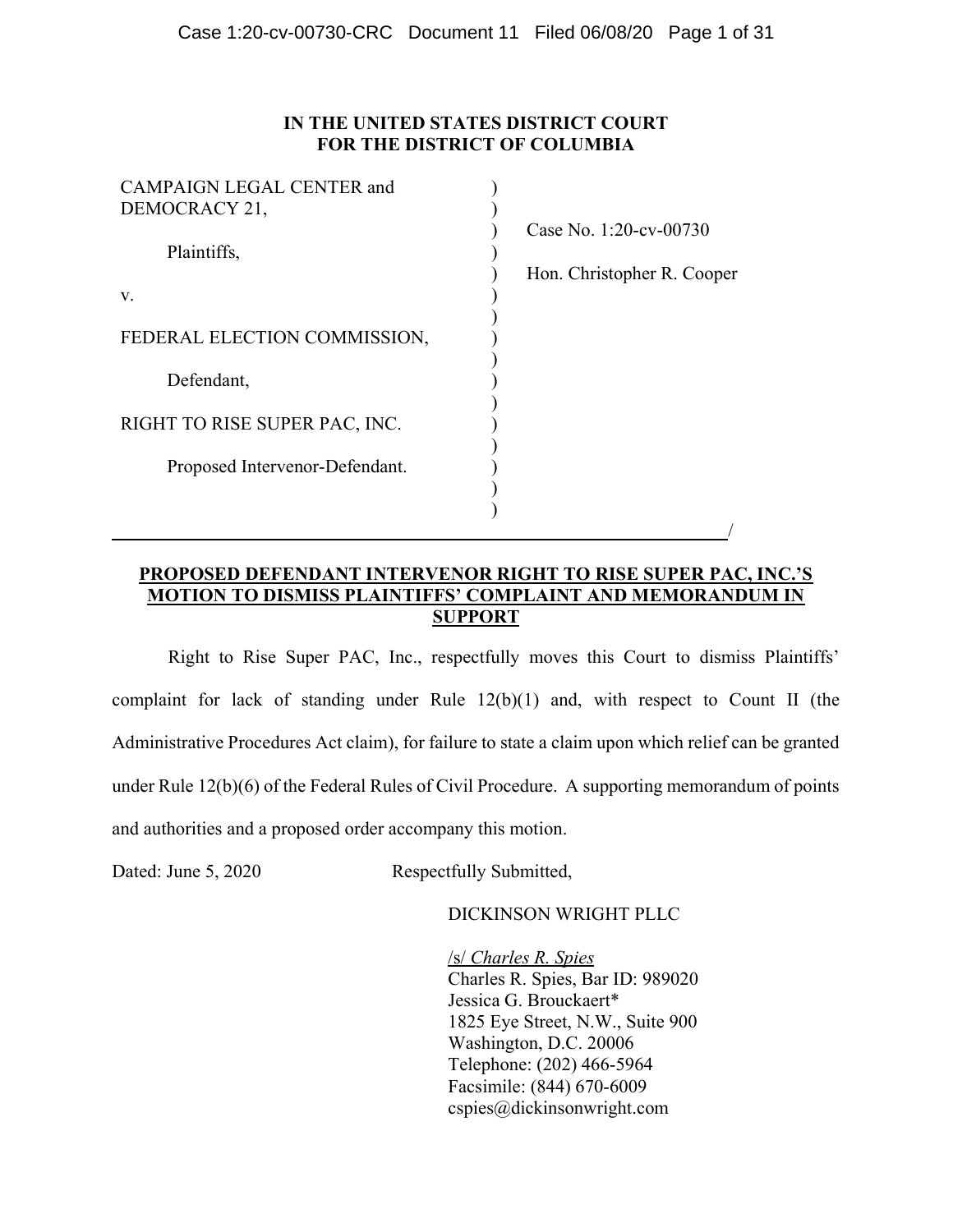jbrouckaert@dickinsonwright.com

Robert L. Avers\* 350 S. Main Street, Ste 300 Ann Arbor, MI 48104 (734) 623-1672 ravers@dickinsonwright.com

John J. Bursch\* Bursch Law PLLC 9339 Cherry Valley Ave. SE, #78 Caledonia, MI 49316 (616) 450-4235 jbursch@burschlaw.com

Attorneys for Proposed Defendant-Intervenor

\*Pending Admission

## REQUEST FOR HEARING

Intervenor-Defendant Right to Rise Super PAC, Inc., respectfully requests a hearing on its

Motion to Dismiss.

/s/ Charles R. Spies Charles R. Spies, Bar ID: 989020

## CERTIFICATE OF SERVICE

I hereby certify that on June 5, 2020, I caused a true and correct copy of the foregoing document to be served upon all counsel of record registered with the Court's ECF system, by electronic service via the Court's ECF transmission facilities.

> /s/ Charles R. Spies Charles R. Spies (Bar ID: 989020)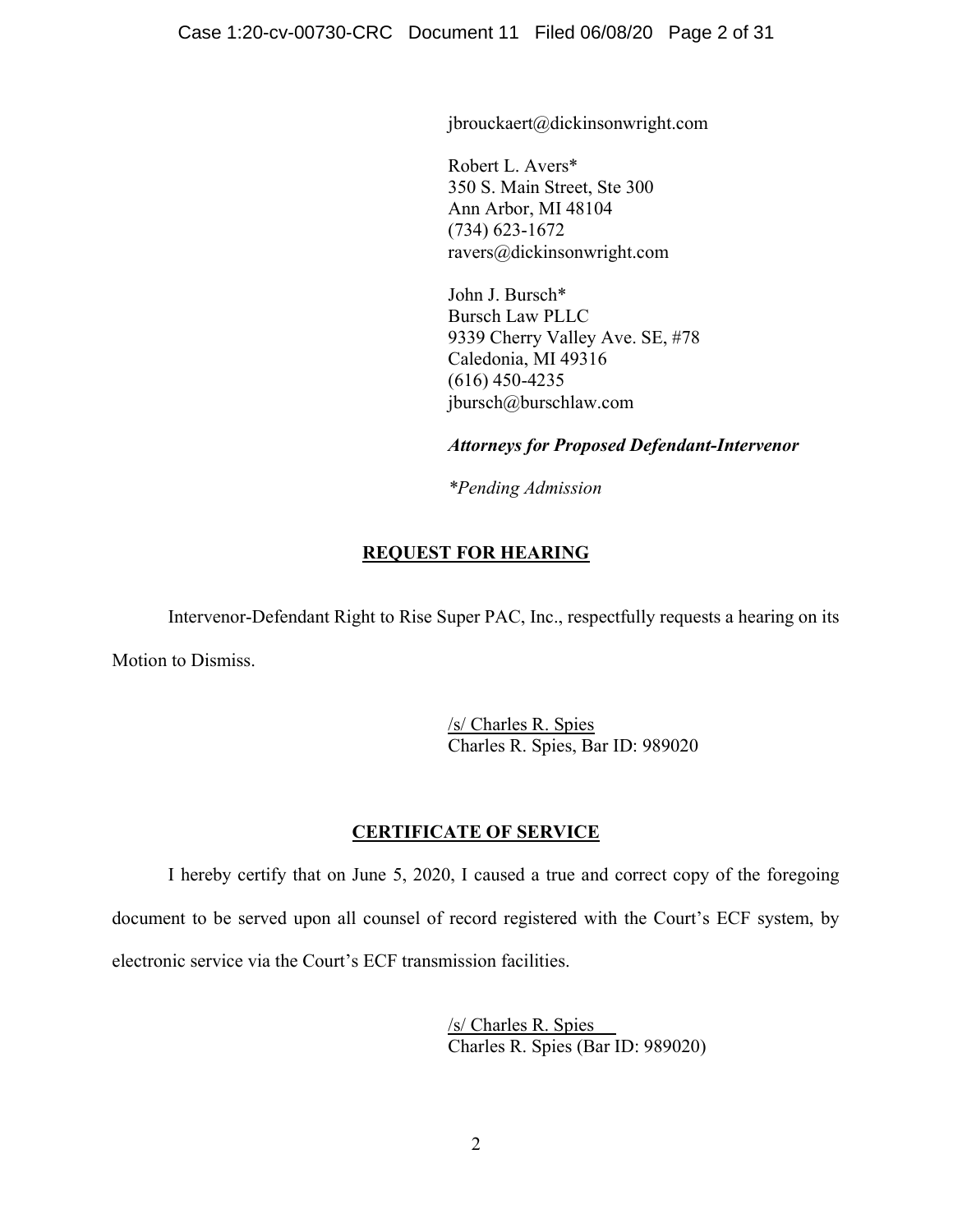# IN THE UNITED STATES DISTRICT COURT FOR THE DISTRICT OF COLUMBIA

| <b>CAMPAIGN LEGAL CENTER and</b> |                            |
|----------------------------------|----------------------------|
| DEMOCRACY 21,                    |                            |
|                                  | Case No. 1:20-cv-00730     |
| Plaintiffs,                      |                            |
|                                  | Hon. Christopher R. Cooper |
| V.                               |                            |
|                                  |                            |
| FEDERAL ELECTION COMMISSION,     |                            |
|                                  |                            |
| Defendant,                       |                            |
|                                  |                            |
| RIGHT TO RISE SUPER PAC, INC.    |                            |
|                                  |                            |
| Proposed Intervenor-Defendant.   |                            |
|                                  |                            |
|                                  |                            |
|                                  |                            |

# MEMORANDUM OF POINTS AND AUTHORITIES IN SUPPORT OF RIGHT TO RISE SUPER PAC, INC.'S MOTION TO DISMISS PLAINTIFFS' COMPLAINT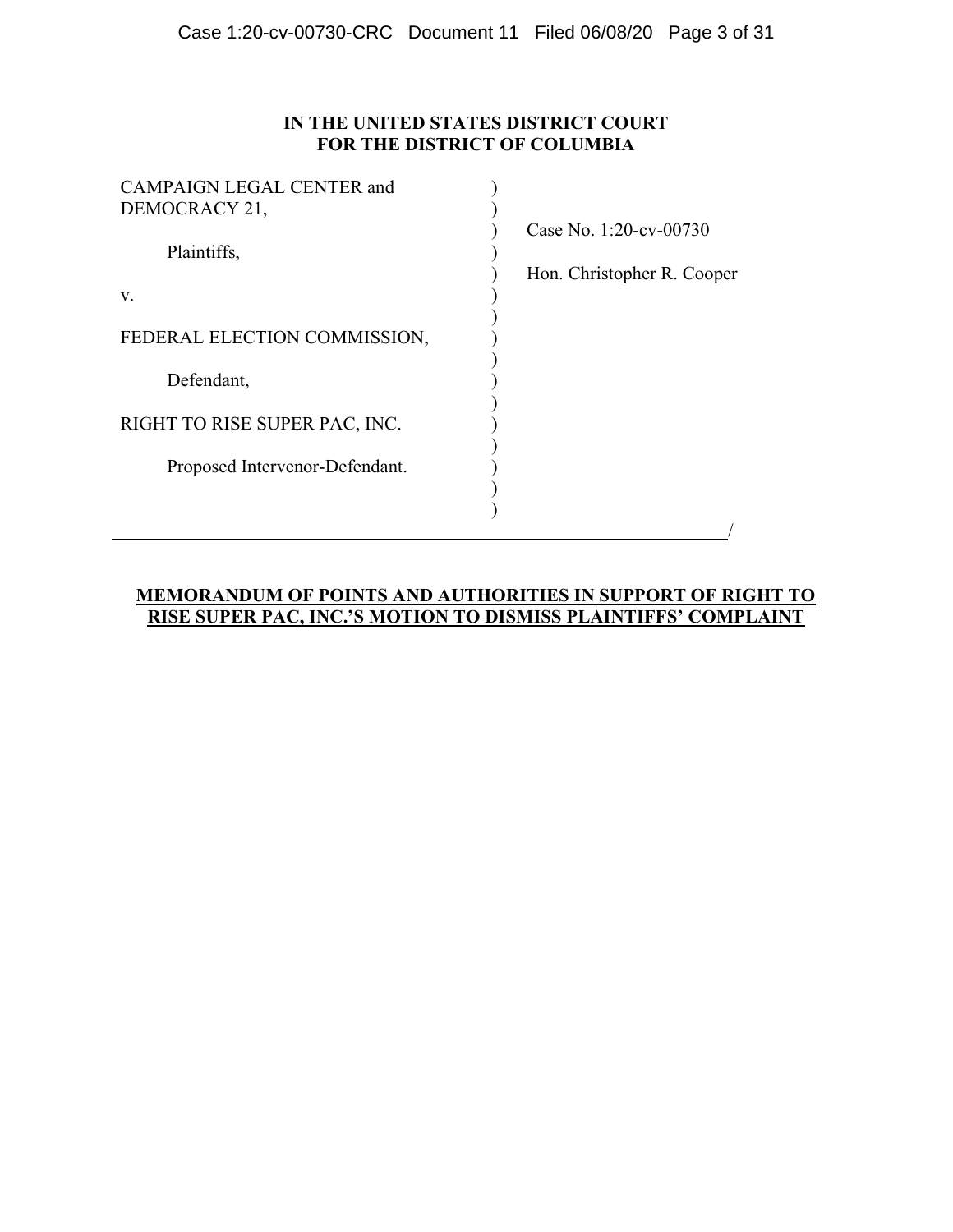# TABLE OF CONTENTS

| I.      |           |    |                                                                                                                                          |  |
|---------|-----------|----|------------------------------------------------------------------------------------------------------------------------------------------|--|
| $\Pi$ . |           |    |                                                                                                                                          |  |
| III.    |           |    |                                                                                                                                          |  |
| IV.     |           |    |                                                                                                                                          |  |
|         |           |    |                                                                                                                                          |  |
| I.      |           |    |                                                                                                                                          |  |
|         | A.        |    |                                                                                                                                          |  |
|         | <b>B.</b> |    | Plaintiffs have not suffered a legally cognizable informational                                                                          |  |
|         |           | 1. | Plaintiffs' administrative complaints seek a legal                                                                                       |  |
|         |           | 2. | Even if Plaintiffs obtain new information, such information                                                                              |  |
|         | $C$ .     |    | Plaintiffs lack standing because their programmatic activities are<br>not directly and adversely affected by the alleged agency delay 15 |  |
| II.     |           |    |                                                                                                                                          |  |
|         | A.        |    |                                                                                                                                          |  |
|         | <b>B.</b> |    | FECA provides the exclusive vehicle for judicial review of the                                                                           |  |
|         |           |    |                                                                                                                                          |  |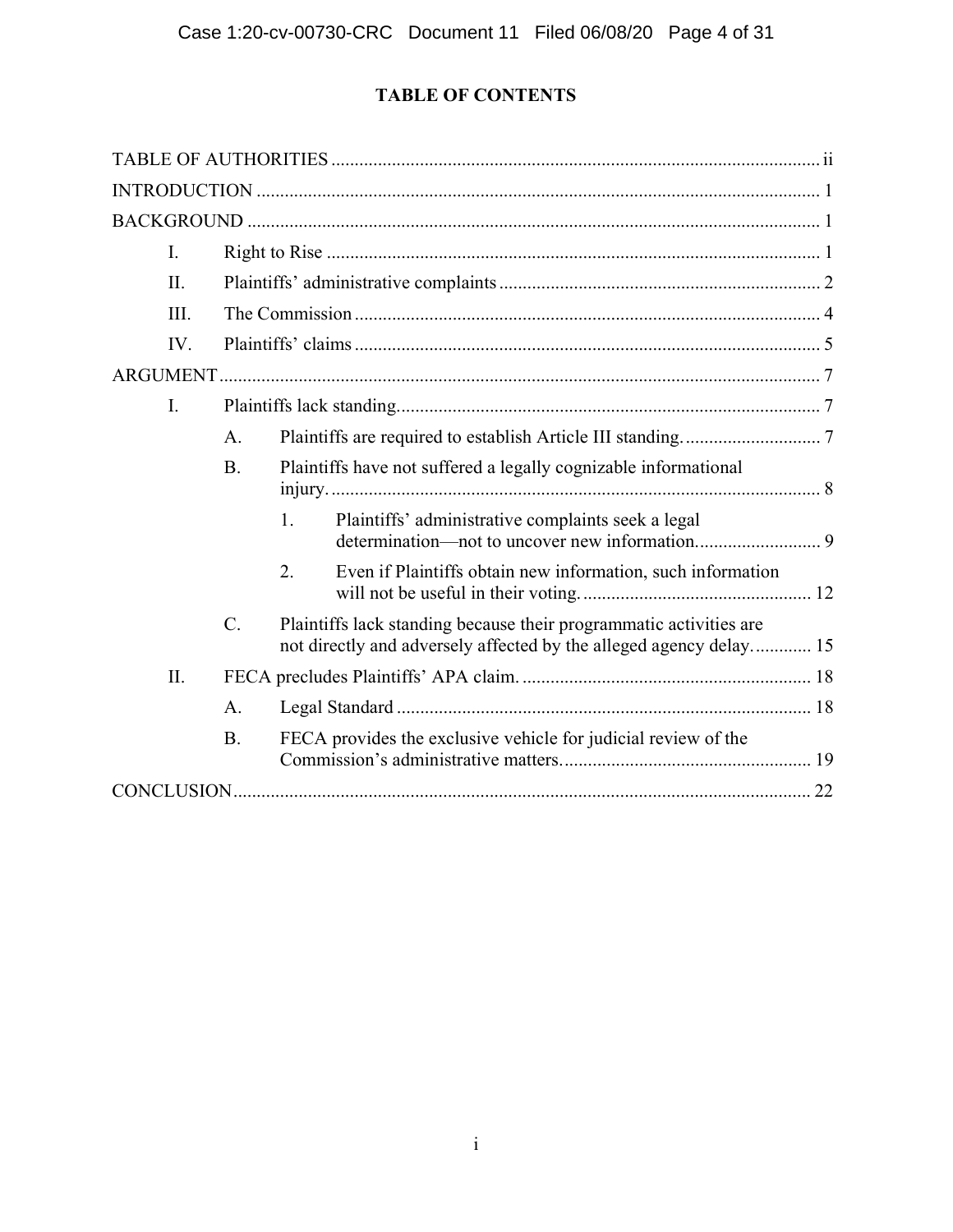# TABLE OF AUTHORITIES

# Cases

| Campaign Legal Center v. FEC, No. CV 19-2336 (JEB), 2020 WL 2996592 (D.D.C. June         |
|------------------------------------------------------------------------------------------|
| Campaign Legal Ctr. v. FEC, No. 18-CV-0053 (TSC), 2020 WL 2735590 (D.D.C. May            |
| Citizens for Responsibility & Ethics in Washington v. FEC, 164 F. Supp. 3d 113 (D.D.C.   |
| Citizens for Responsibility & Ethics in Washington v. FEC, 243 F. Supp. 3d 91 (D.D.C.    |
| Citizens for Responsibility & Ethics in Washington v. FEC, 267 F. Supp. 3d 50 (D.D.C.    |
| Citizens for Responsibility & Ethics in Washington v. FEC, 363 F. Supp. 3d 33 (D.D.C.    |
| * Citizens for Responsibility & Ethics in Washington v. FEC, 401 F. Supp. 2d 115 (D.D.C. |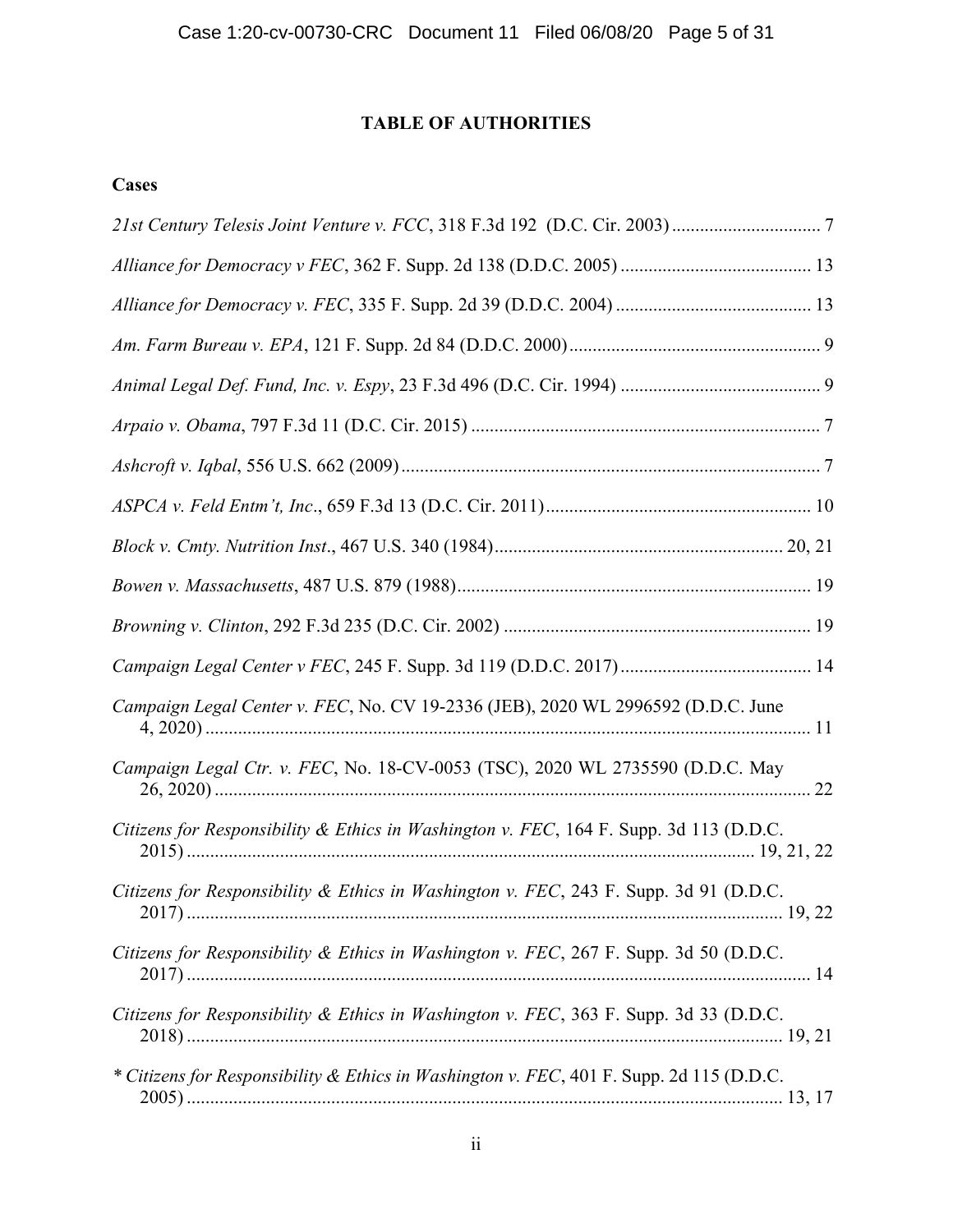# Case 1:20-cv-00730-CRC Document 11 Filed 06/08/20 Page 6 of 31

| Citizens for Responsibility & Ethics in Washington v. FEC, 475 F.3d 337 (D.C. Cir. 2007)<br>13 |
|------------------------------------------------------------------------------------------------|
| Citizens for Responsibility & Ethics in Washington v. FEC, 799 F. Supp. 2d 78 (D.D.C.          |
| Citizens for Responsibility & Ethics in Washington v. U.S. Dep't of Justice, 846 F.3d 1235     |
| Citizens for Responsibility & Ethics in Washington v. U.S. Dep't of the Treasury, IRS, 21      |
|                                                                                                |
|                                                                                                |
| El Rio Santa Cruz Neighborhood Health Ctr. v. U.S. Dep't of Health & Human Servs., 396         |
|                                                                                                |
|                                                                                                |
| Flores ex rel. J.F. v. District of Columbia, 437 F. Supp. 2d 22 (D.D.C. 2006)                  |
|                                                                                                |
| Friends of the Earth, Inc. v. Laidlaw Envtl. Servs. (TOC), Inc., 528 U.S. 167 (2000) 8         |
|                                                                                                |
|                                                                                                |
|                                                                                                |
|                                                                                                |
|                                                                                                |
|                                                                                                |
|                                                                                                |
|                                                                                                |
| Nat'l Taxpayers Union, Inc. v. United States, 68 F.3d 1428 (D.C. Cir. 1995) 16                 |
|                                                                                                |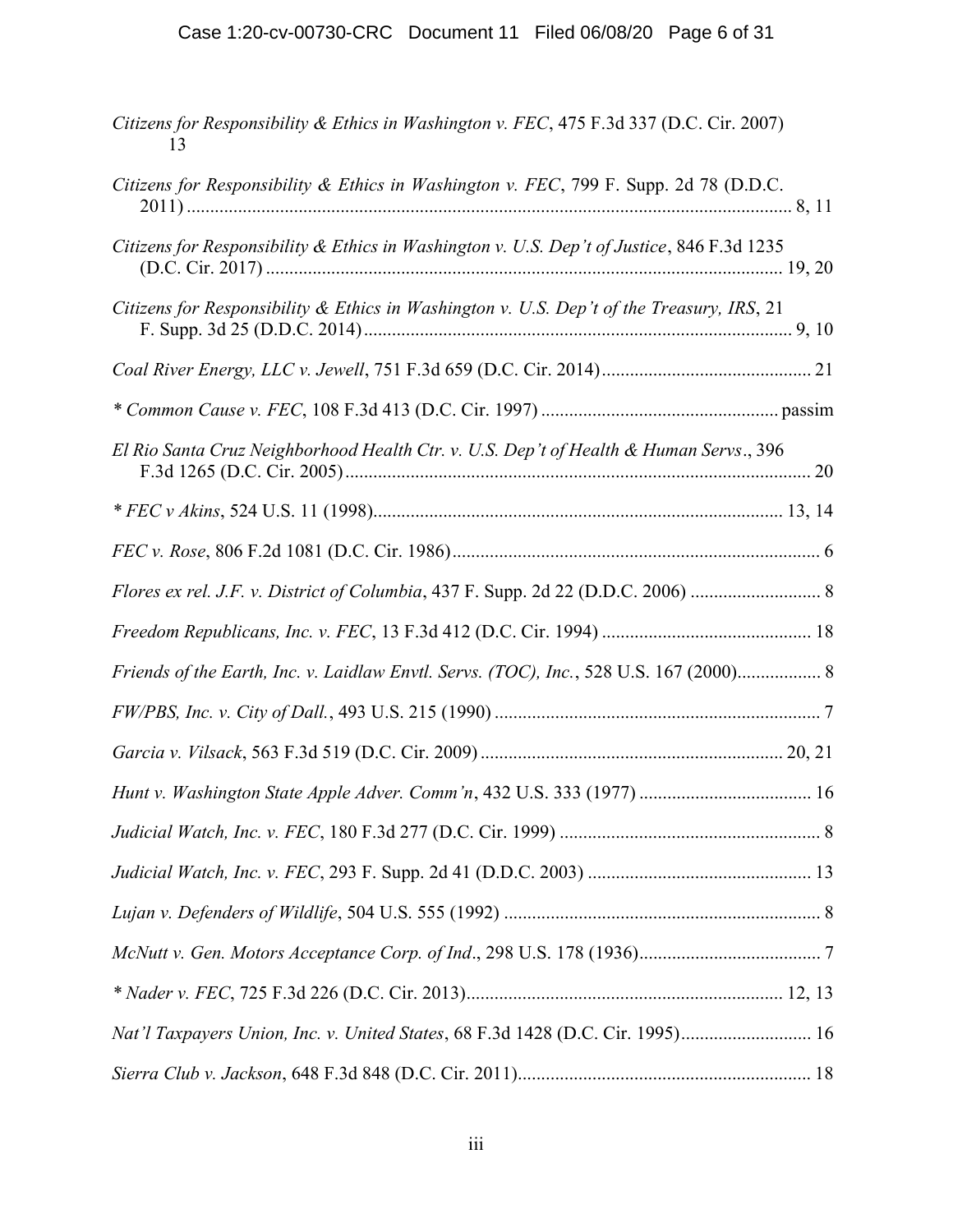# Case 1:20-cv-00730-CRC Document 11 Filed 06/08/20 Page 7 of 31

| <b>Statutes</b> |
|-----------------|
|                 |
|                 |
|                 |
|                 |
|                 |
|                 |
|                 |
|                 |
|                 |
|                 |
|                 |
|                 |
|                 |
|                 |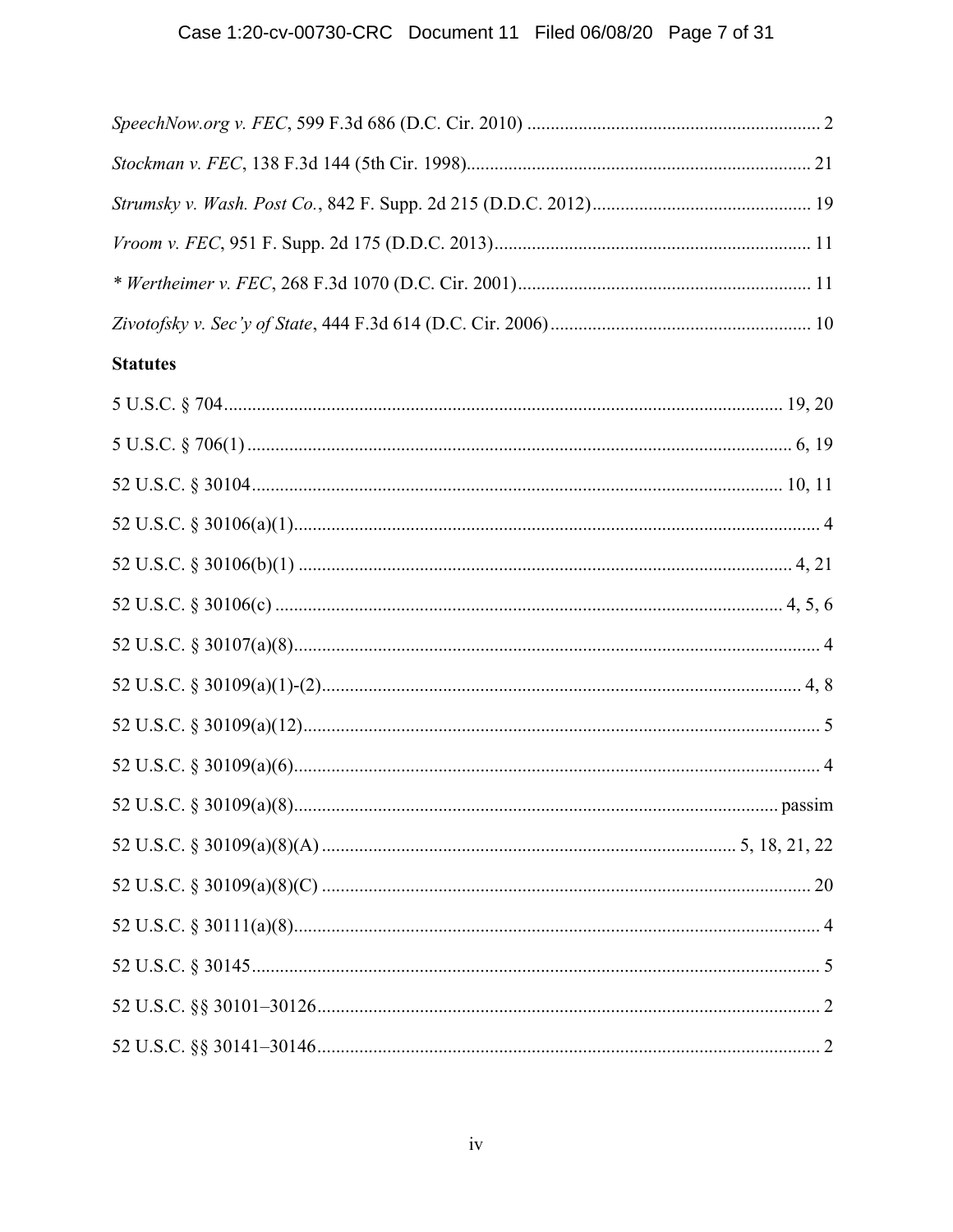# **Other Authorities**

| MUR 6775, Ready for Hillary PAC, Factual and Legal Analysis, Feb. 12, 2015 4            |  |
|-----------------------------------------------------------------------------------------|--|
| <b>Rules</b>                                                                            |  |
|                                                                                         |  |
|                                                                                         |  |
| <b>Miscellaneous</b>                                                                    |  |
| Concline Hypton, How Mr. EEC Collegeus is Damaging the Loguen and Micleading the Dublic |  |

| Caroline Hunter, How My FEC Colleague is Damaging the Agency and Misleading the Public |  |
|----------------------------------------------------------------------------------------|--|
|                                                                                        |  |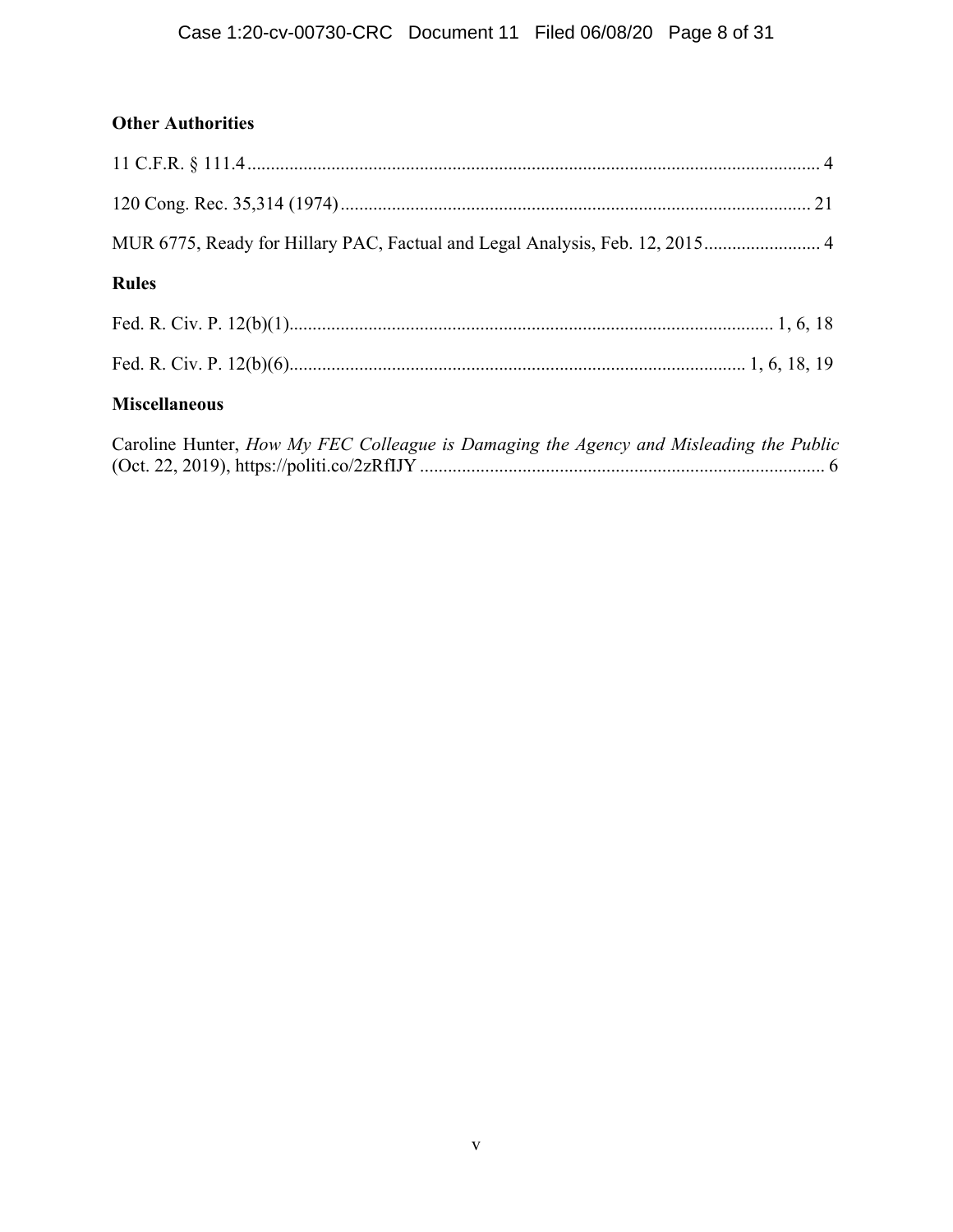## INTRODUCTION

Right to Rise Super PAC, Inc. seeks dismissal of the complaint filed by Plaintiffs Campaign Legal Center and Democracy 21 under Rule 12(b)(1) and (6) of the Federal Rules of Civil Procedure. Plaintiffs complaint should be dismissed under Rule 12(b)(1) because they fail to meet their burden of demonstrating standing, and should also be dismissed under Rule 12(b)(6) because both counts of their complaint fail to state a claim upon which relief may be granted.

Plaintiffs lack standing for two reasons. First, Plaintiffs allege an "informational" injury a legal determination that Right to Rise and the other respondents in MUR 6927 violated FECA disclosure requirements. Such an injury requires proof that Plaintiffs were entitled to information which they can use to assist their voting. But all contributions and spending at issue here were publicly disclosed in 2015 and Plaintiffs do not seek information that FECA requires to be disclosed, and the elections to which any of Plaintiff's requested information would pertain are long since past. Second, Plaintiffs allege organizational standing. But they allege no concrete and particularized injury, such as direct harm to their programmatic activities or a depletion of their resources.

Plaintiffs' Administrative Procedures Act claim (Count II) also fail on the merits. The FECA displaces any APA claim, and Plaintiffs have pleaded a standalone FECA claim in their complaint (Count I).

For these reasons, and as further explained below, Right to Rise respectfully requests that this Court grant the instant motion and dismiss Plaintiffs' complaint with prejudice.

## **BACKGROUND**

## I. Right to Rise

Right to Rise was a Super PAC that independently supported Governor John Ellis "Jeb" Bush prior to and during his campaign for president during the 2016 election cycle, and as a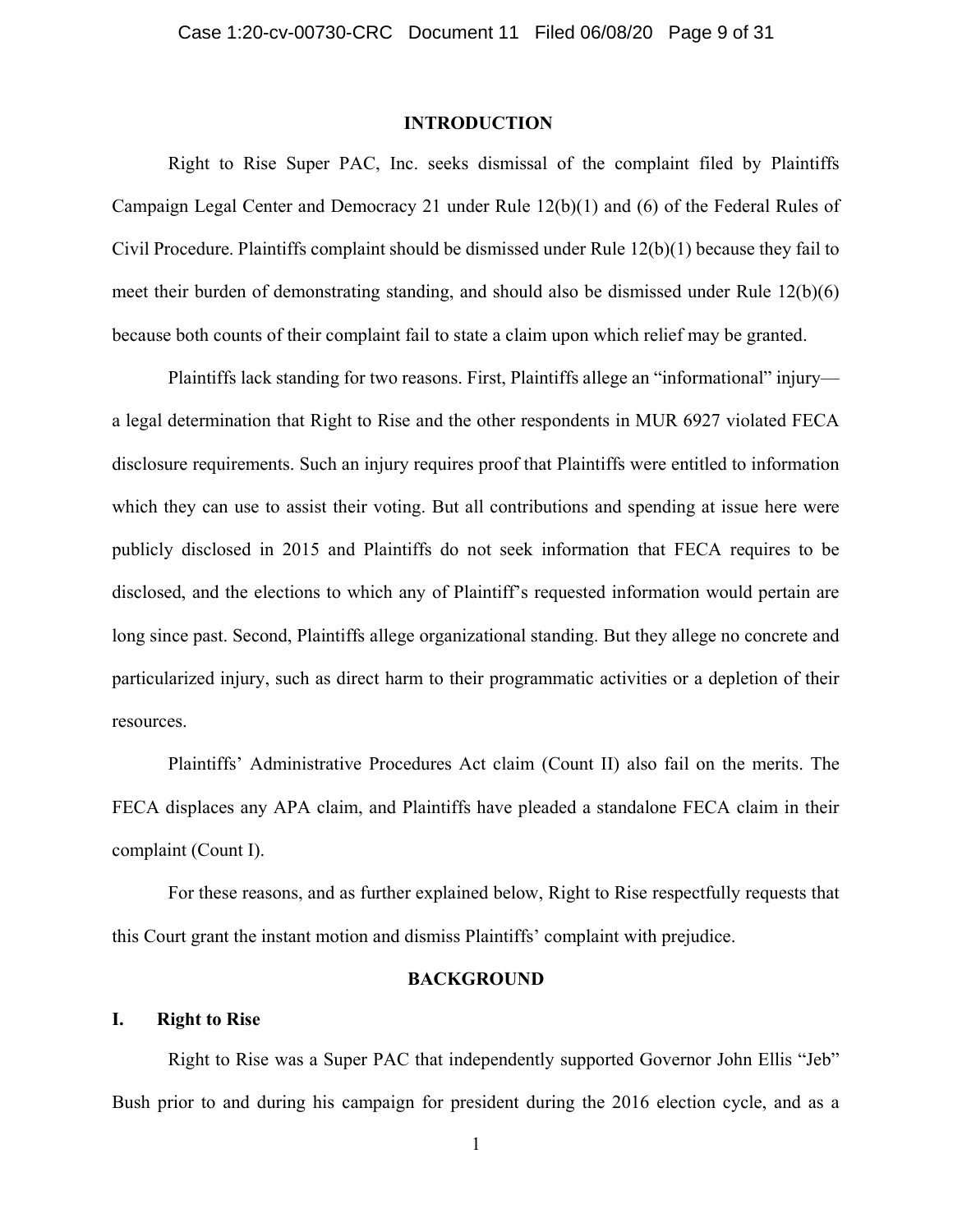## Case 1:20-cv-00730-CRC Document 11 Filed 06/08/20 Page 10 of 31

committee registered with the Commission publicly reported its contributions and expenditures. Right to Rise provided independent support by raising a war chest and then making independent expenditures, such as television ads, direct mail, radio ads, and billboards in support of Governor Bush or in opposition to his opponents. Right to Rise is registered as a non-profit corporation with the District of Columbia Department of Consumer and Regulatory Affairs, and registered with the Commission as an independent expenditure committee under *SpeechNow.org v. FEC*, 599 F.3d 686 (D.C. Cir. 2010).

## II. Plaintiffs' administrative complaints

In March 2015, Plaintiffs filed an administrative complaint with the Commission alleging that Governor Bush and "Right to Rise PAC" violated FECA, the Federal Election Campaign Act of 1971, 52 U.S.C. §§ 30101–30126, 30141–30146, by failing to comply with FECA's "testing the waters" restrictions, candidate-contribution limits, and candidate registration and reporting requirements. An entity separate from and unrelated to Right to Rise, "Right to Rise PAC" was a qualified PAC registered with the Commission, organized to support numerous candidates, and subject to federal contribution limits. In their March 2015 administrative complaint, Plaintiffs asked the Commission to find reason to believe that Governor Bush violated FECA, investigate the alleged violations, and impose sanctions against the respondents. "Right to Rise PAC" highlighted the distinction between it and Right to Rise when responding to Plaintiffs' initial administrative complaint; Plaintiffs then filed a second administrative complaint in May 2015 naming Right to Rise Super PAC, Inc. as a respondent.

In their second administrative complaint, filed in May 2015, Plaintiffs alleged that Governor Bush and Right to Rise violated FECA by failing to comply with the "testing the waters" restrictions, candidate-contribution limits, and so-called "soft money" prohibitions. Plaintiffs also alleged that Governor Bush established, financed, maintained, and controlled Right to Rise in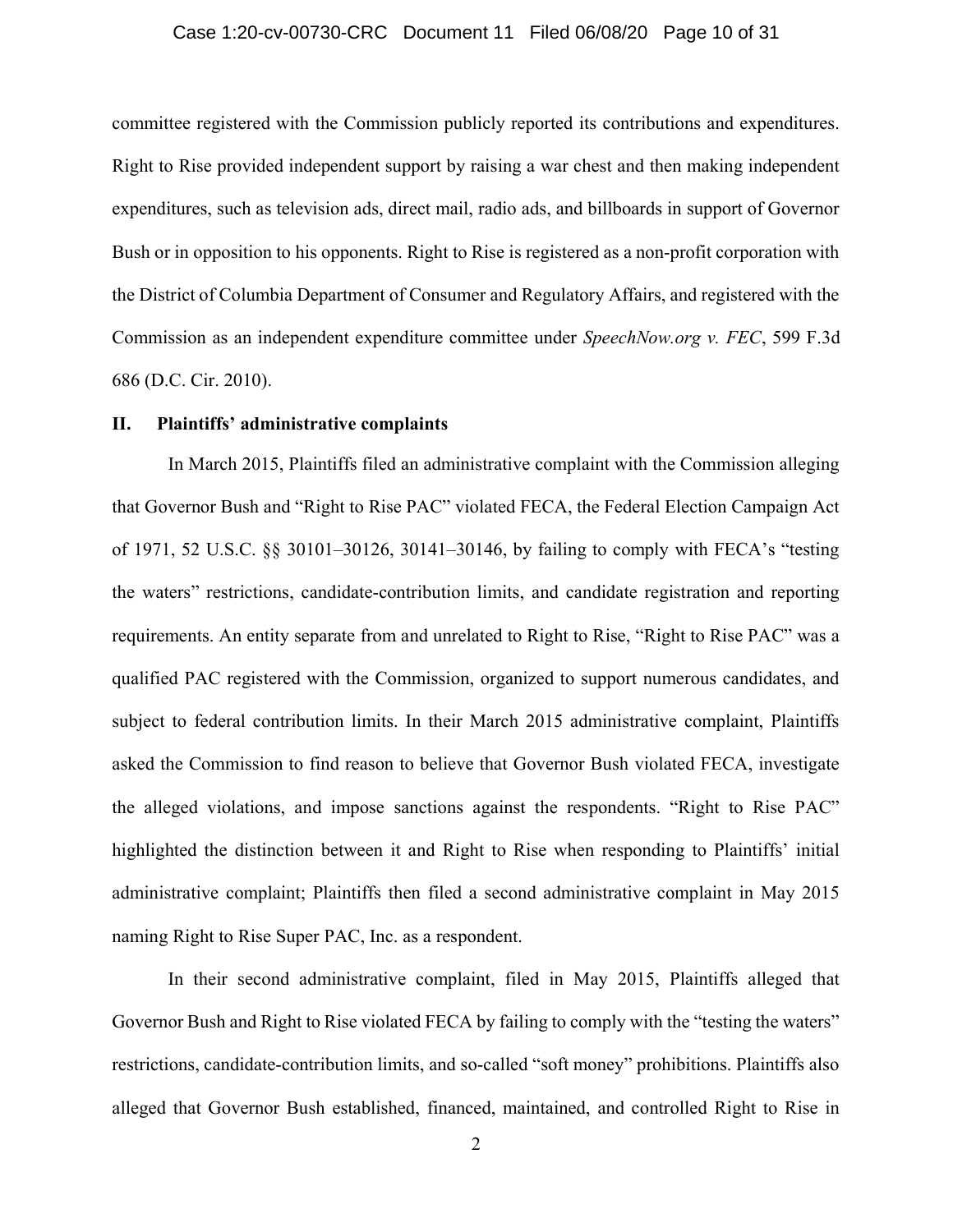## Case 1:20-cv-00730-CRC Document 11 Filed 06/08/20 Page 11 of 31

violation of FECA. Again, Plaintiffs asked the Commission to investigate the alleged violations and impose sanctions against the respondents—including Right to Rise.

Plaintiffs' March 2015 and May 2015 administrative complaints were collectively designated by the Commission as Matter Under Review ("MUR") 6927. As Right to Rise explained when it responded to MUR 6927 before the Commission, there was no legal basis for either administrative complaint. For example, the majority of the allegations in the administrative complaints rely on the false premise that Governor Bush was a candidate for federal office during the relevant time. But Governor Bush was not a candidate for federal office at that time under FECA or corresponding regulations, so FECA's registration and reporting requirements had not yet been triggered. Plaintiffs apparently disagree with the fact that Governor Bush was not a candidate at that time as FECA defines the term. And, as further explained below, their alleged informational injury fails to satisfy Article III standing requirements because their alleged informational deprivation is contingent on a legal determination by the Commission that Governor Bush was a candidate under FECA; the Commission has never made such a determination.

Likewise, Right to Rise explained that the complaints were bereft of evidence that Governor Bush used any Right to Rise funds for "testing the waters" activities, and that Governor Bush was not subject to the soft money ban because, as previously discussed, he was not a candidate under FECA at that time. Indeed, just one month before Plaintiffs filed their initial administrative complaint, the Commission acknowledged in a separate manner—involving Hillary Clinton and a Super PAC advocating for her—that its regulations concerning a candidate's interaction with independent expenditure-only committees such as Right to Rise—i.e., Super PACs—do not extend to potential candidates who have made no decision to run for federal office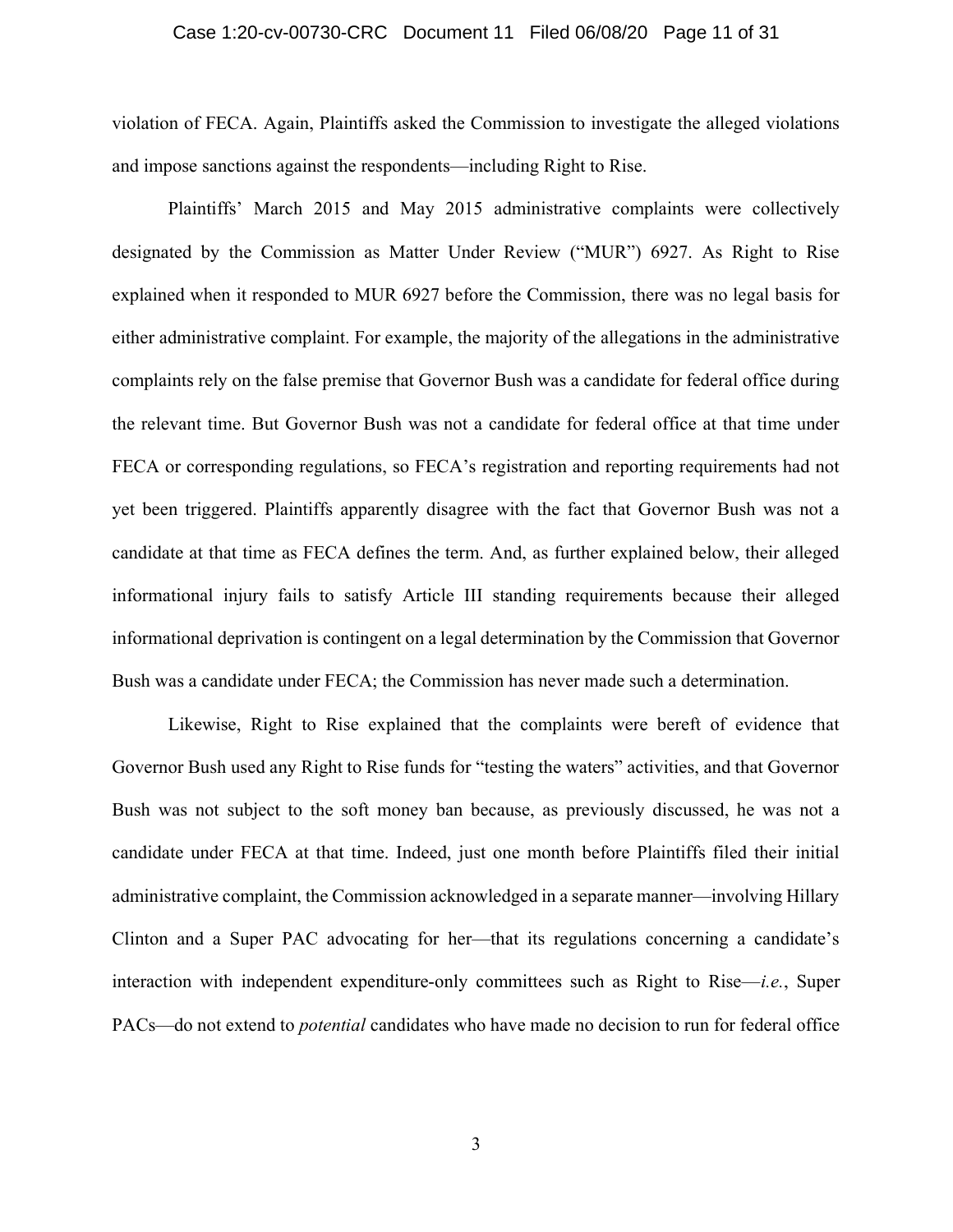## Case 1:20-cv-00730-CRC Document 11 Filed 06/08/20 Page 12 of 31

and remain as private citizens. MUR 6775, Ready for Hillary PAC, Factual and Legal Analysis, Feb. 12, 2015.

Right to Rise asked the Commission to dismiss the matter. As is its prerogative, the Commission has yet to take public action on MUR 6927.

## III. The Commission

The Commission is an independent agency vested with statutory authority over FECA's administration, interpretation, and civil enforcement. To that end, Congress granted many authorities to the Commission, including the authority to: "administer, seek to obtain compliance with, and formulate policy with respect to [FECA]," 52 U.S.C. § 30106(b)(1); "to make, amend, and repeal such rules . . . as are necessary to carry out [FECA]," id.  $\S$ § 30107(a)(8), 30111(a)(8); and to investigate alleged violations of FECA, id.  $\S$  30109(a)(1)-(2). Congress also granted the Commission with "exclusive jurisdiction" to commence civil enforcement actions in the United States district courts for FECA violations. Id. §§ 30106(b)(1), 30109(a)(6).

Under FECA, the Commission itself consists of six voting members "appointed by the President, by and with the advice and consent of the Senate," no more than three of which "may be affiliated with the same political party." *Id.*  $\S$  30106(a)(1). As for its official actions, FECA requires that "[a]ll decisions of the Commission with respect to the exercise of its duties and powers under the provisions of [FECA] shall be made by a majority vote of the members of the Commission," with the exception that certain actions, such as enforcement decisions, may only be made with "the affirmative vote of 4 members of the Commission." Id.  $\S 30106(c)$ .

FECA allows persons who believe a FECA violation has occurred to file an administrative complaint with the Commission. 52 U.S.C. § 30109(a)(1); 11 C.F.R. § 111.4. Upon reviewing the complaint and any response, the Commission considers whether there exists "reason to believe" that respondent violated FECA. 52 U.S.C. § 30109(a)(2). If at least four Commissioners vote to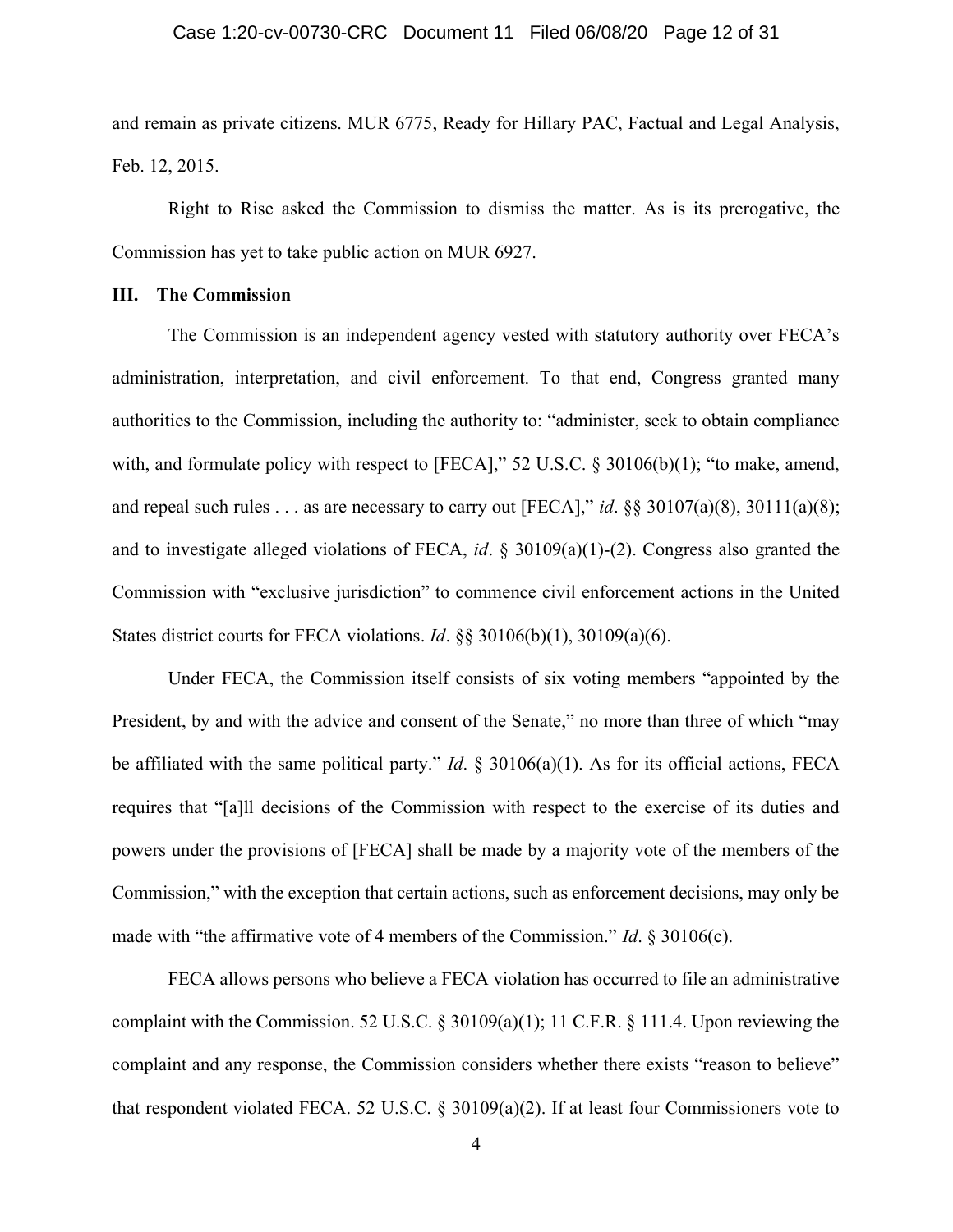## Case 1:20-cv-00730-CRC Document 11 Filed 06/08/20 Page 13 of 31

find reason to believe the respondent violated, or is about to violate, FECA, the Commission may investigate. Id. §§ 30106(c), 30109(a)(2). Likewise, if at least four Commissioners affirmatively vote to find no reason to believe that respondent violated, or is about to violate, FECA, the Commission may dismiss. Id. Administrative investigations under these provisions remain confidential until the Commission completes its administrative process. Id. § 30109(a)(12).

In the majority of matters, the law is clear and the Commission unanimously agrees whether to find reason to believe a respondent violated FECA. But there are instances when the Commissioners vote in such a way that the Commission deadlocks—meaning that there are not four votes to find reason to believe that a violation occurred, and likewise there are not four votes to dismiss the matter, either. Among the many reasons for such an impasse: Commissioners might not believe that a respondent's actions violate FECA, Commissioners may believe a gray area of law is better resolved with a prospective policy statement, or Commissioners may believe that the questioned conduct is not an enforcement priority. In any event, if the Commission does not find through an affirmative vote of at least four Commissioners reason to believe that a respondent violated FECA within five years of the date of the alleged violation, the Commission may not proceed with investigation of, or enforcement against, that respondent. 52 U.S.C. § 30145. Any attempt to proceed with an investigation of, or enforcement against, a respondent without the affirmative vote of at least four Commissioners is contrary to FECA's express language. As a result, such an impasse serves as the functional equivalent of the dismissal of an administrative complaint five years from the date of the alleged violation. 52 U.S.C. § 30145.

#### IV. Plaintiffs' claims

FECA authorizes a complainant to challenge the Commission's handling of their administrative complaint by filing an action in this Court in two, limited scenarios. The first is if the Commission decides to dismiss their administrative complaint. 52 U.S.C.  $\S 30109(a)(8)(A)$ .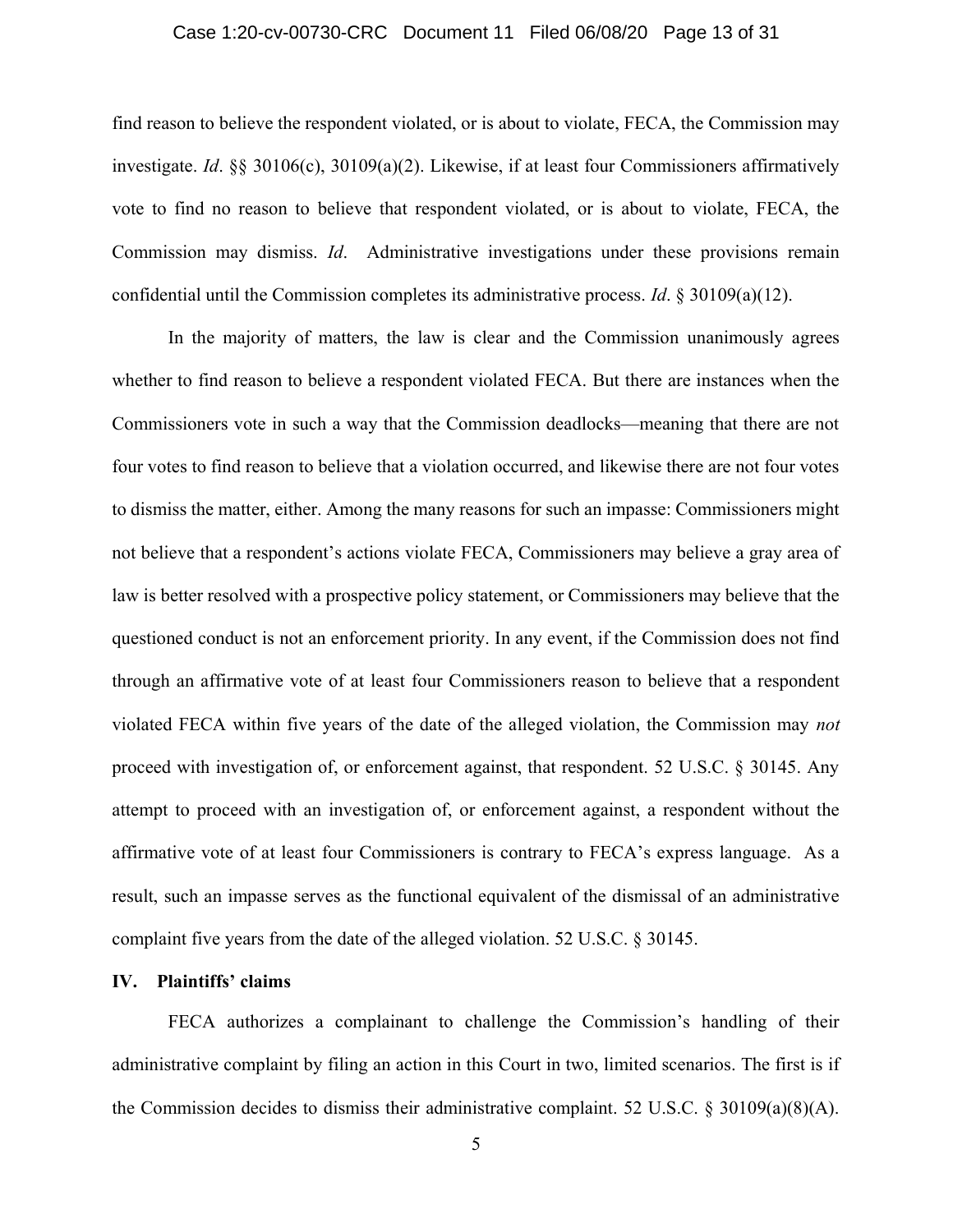#### Case 1:20-cv-00730-CRC Document 11 Filed 06/08/20 Page 14 of 31

The second is if the Commission fails "to act on [the administrative] complaint during the 120-day period beginning on the date the [administrative] complaint is filed." Id. Significantly, this 120 day period is *not* a timetable within which the Commission must resolve an administrative complaint; it is merely a jurisdictional threshold before which the complainant may not file suit. E.g., FEC v. Rose, 806 F.2d 1081, 1092 (D.C. Cir. 1986) ("unequivocally" rejecting the contention "that [FECA] required the Commission to act within 120 days or within an election cycle.").

Plaintiffs, apparently frustrated that the Commission does not agree with their legal theory or does not consider this matter a priority, filed this suit on March 13, 2020. Plaintiffs allege two counts. In Count 1, Plaintiffs claim that "Defendant's failure to act on plaintiffs' administrative complaint within 120 days of their filing was contrary to law" under FECA § 30109(a)(8). Compl. at ¶ 37, ECF No. 1. In Count 2, Plaintiffs claim the Commission violated the APA, the Administrative Procedure Act, 5 U.S.C. § 706(1), because it "unlawfully withheld and unreasonably delayed agency action" by not acting on the complaints within 120 days of their filing. Compl. at ¶ 39, ECF No. 1.

As of the filing of this motion, the Commission has not filed a responsive pleading, and it is unlikely to do so for lack of four votes to take action.<sup>1</sup> But Right to Rise moved to intervene on June 5, 2020, and it seeks dismissal under Federal Rules of Civil Procedure 12(b)(1) and (6).

<sup>&</sup>lt;sup>1</sup> The Commission cannot authorize its general counsel to defend a civil suit unless four Commissioners vote to authorize such a defense. 52 U.S.C. § 30106(c). The Commission consisted of only three Commissioners from September 2019 through May 20, 2020. While the Senate recently approved a fourth Commissioner, it remains unlikely the Commission will defend the instant suit, as one of the four Commissioners "took the unprecedented step of refusing to allow the [Commission] to defend itself in court." Caroline Hunter, How My FEC Colleague is Damaging the Agency and Misleading the Public (Oct. 22, 2019), https://politi.co/2zRfIJY.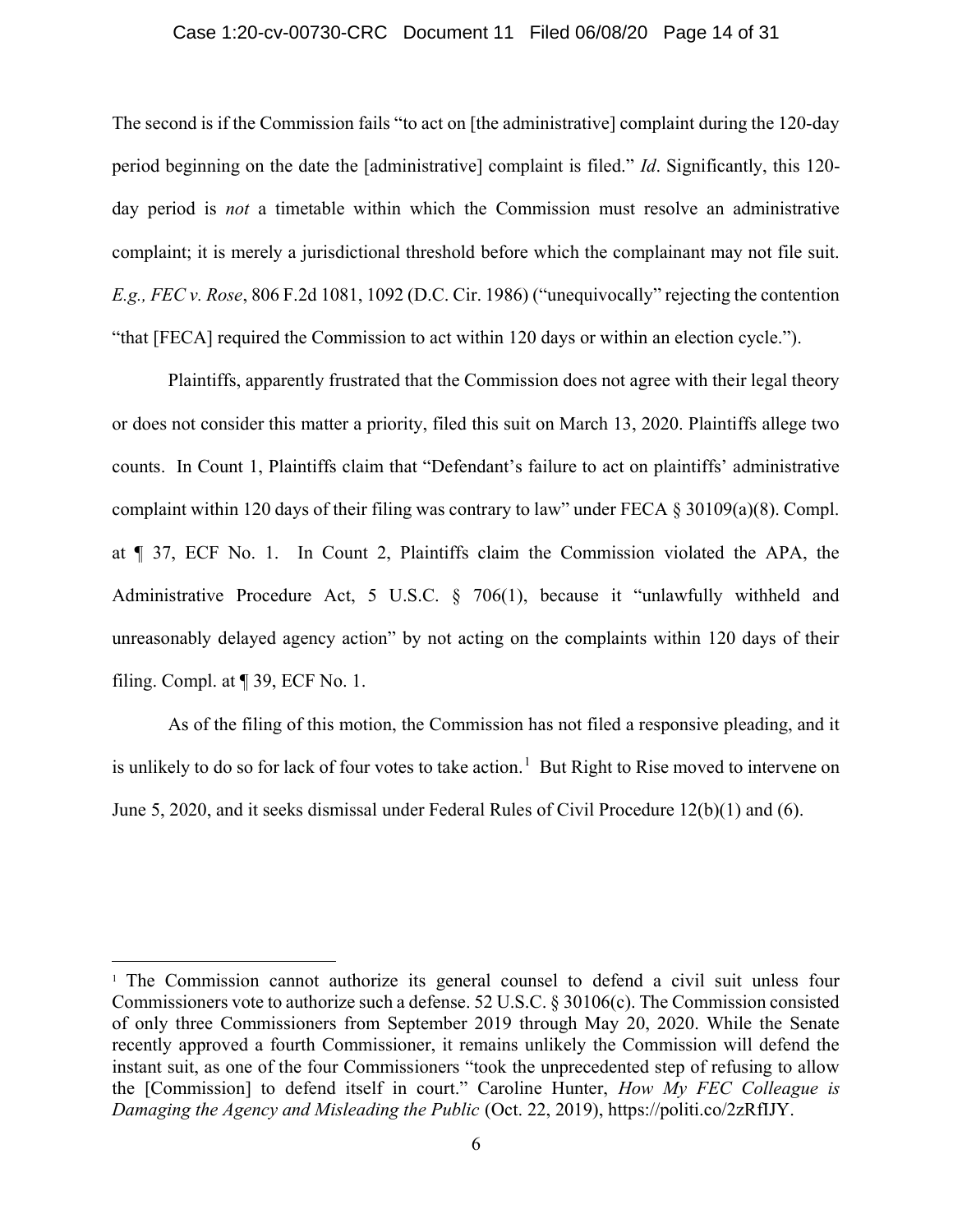## ARGUMENT

Plaintiffs' complaint should be dismissed for lack of jurisdiction and failure to state a claim. Plaintiffs lack Article III standing because they failed to establish any concrete and particularized injury. And FECA precludes Plaintiffs' APA claim because FECA provides a specific and adequate judicial-review provision.

## I. Plaintiffs lack standing.

## A. Plaintiffs are required to establish Article III standing.

Plaintiffs allege the Commission's handling of their administrative complaints was contrary to law and has deprived them "of full disclosure about the activities undertaken by Bush and his agents to establish [Right to Rise], as well as the nature of the ongoing relationship between [Right to Rise] and the Bush campaign." Compl., ECF No. 1, at ¶¶ 9, 37. Those allegations are false. More important, they are insufficient to show that Plaintiffs have standing.

Federal courts may only decide "actual ongoing controversies." 21st Century Telesis Joint Venture v. FCC, 318 F.3d 192, 198 (D.C. Cir. 2003) (cleaned up). Where a plaintiff lacks standing, there is no such controversy. To that end, Plaintiffs bear the burden of establishing that this Court has subject matter jurisdiction over this case—a burden that includes demonstrating that Plaintiffs have standing. Arpaio v. Obama, 797 F.3d 11, 19 (D.C. Cir. 2015); FW/PBS, Inc. v. City of Dall., 493 U.S. 215, 231 (1990).

To survive a motion dismiss challenging standing, Plaintiffs' complaint "must contain sufficient factual matter, accepted as true, to 'state a claim [of standing] that is plausible on its face.'" Arpaio, 797 F.3d at 19 (alteration in original) (quoting Ashcroft v. Iqbal, 556 U.S. 662, 678 (2009)). Plaintiffs "must allege in [their] pleading the facts essential to show jurisdiction," McNutt v. Gen. Motors Acceptance Corp. of Ind., 298 U.S. 178, 189 (1936), and "the necessary factual predicate may not be gleaned from the briefs and arguments," FW/PBS, 493 U.S. at 235 (cleaned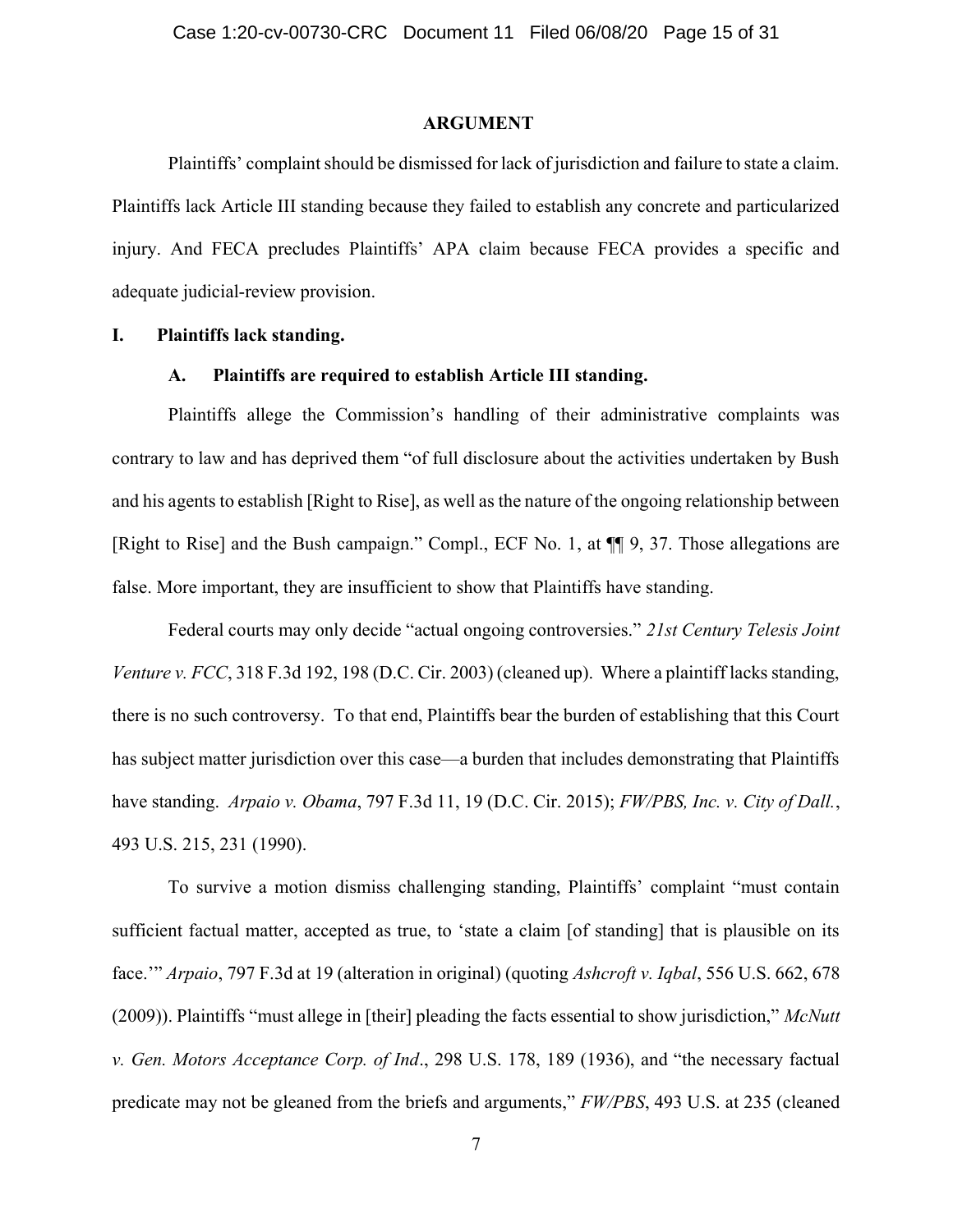## Case 1:20-cv-00730-CRC Document 11 Filed 06/08/20 Page 16 of 31

up). In determining whether Plaintiffs have met their burden to prove standing, this Court "may look beyond the allegations contained in the complaint" to "materials outside the pleadings." Flores ex rel. J.F. v. District of Columbia, 437 F. Supp. 2d 22, 28-29 (D.D.C. 2006) (cleaned up).

Further, while "[a]ny person" who believes that FECA was violated may file an administrative complaint with the Commission, 52 U.S.C. § 30109(a)(1), only those administrative complainants with constitutional standing may seek judicial review of the Commission's actions under 52 U.S.C. § 30109(a)(8). Both this Court and the D. C. Circuit consistently hold that plaintiffs cannot rely on FECA alone to satisfy Article III standing requirements when challenging the Commission's treatment of an administrative complaint under 52 U.S.C. § 30109(a)(8). Common Cause v. FEC, 108 F.3d 413, 419 (D.C. Cir. 1997); Citizens for Responsibility & Ethics in Washington v. FEC, 799 F. Supp. 2d 78, 85 (D.D.C. 2011) ("CREW 2011"); Judicial Watch, Inc. v. FEC, 180 F.3d 277 (D.C. Cir. 1999).

To demonstrate Article III standing, Plaintiffs must establish that: "(1) [they] suffered an 'injury in fact' that is (a) concrete and particularized and (b) actual or imminent, not conjectural or hypothetical; (2) the injury is fairly traceable to the challenged action of the defendant; and (3) it is likely, as opposed to merely speculative, that the injury will be redressed by a favorable decision." Friends of the Earth, Inc. v. Laidlaw Envtl. Servs. (TOC), Inc., 528 U.S. 167, 180–81 (2000) (citing Lujan v. Defenders of Wildlife, 504 U.S. 555, 560–61 (1992)). In cases where, as here, plaintiffs' "asserted injury arises from the government's allegedly unlawful regulation (or lack of regulation) of someone else, it is substantially more difficult to establish injury in fact. Common Cause, 108 F.3d at 417 (cleaned up).

## B. Plaintiffs have not suffered a legally cognizable informational injury.

An Article III injury may arise in the form of an informational injury when a statute "'explicitly created a right to information." Am. Farm Bureau v. EPA, 121 F. Supp. 2d 84, 97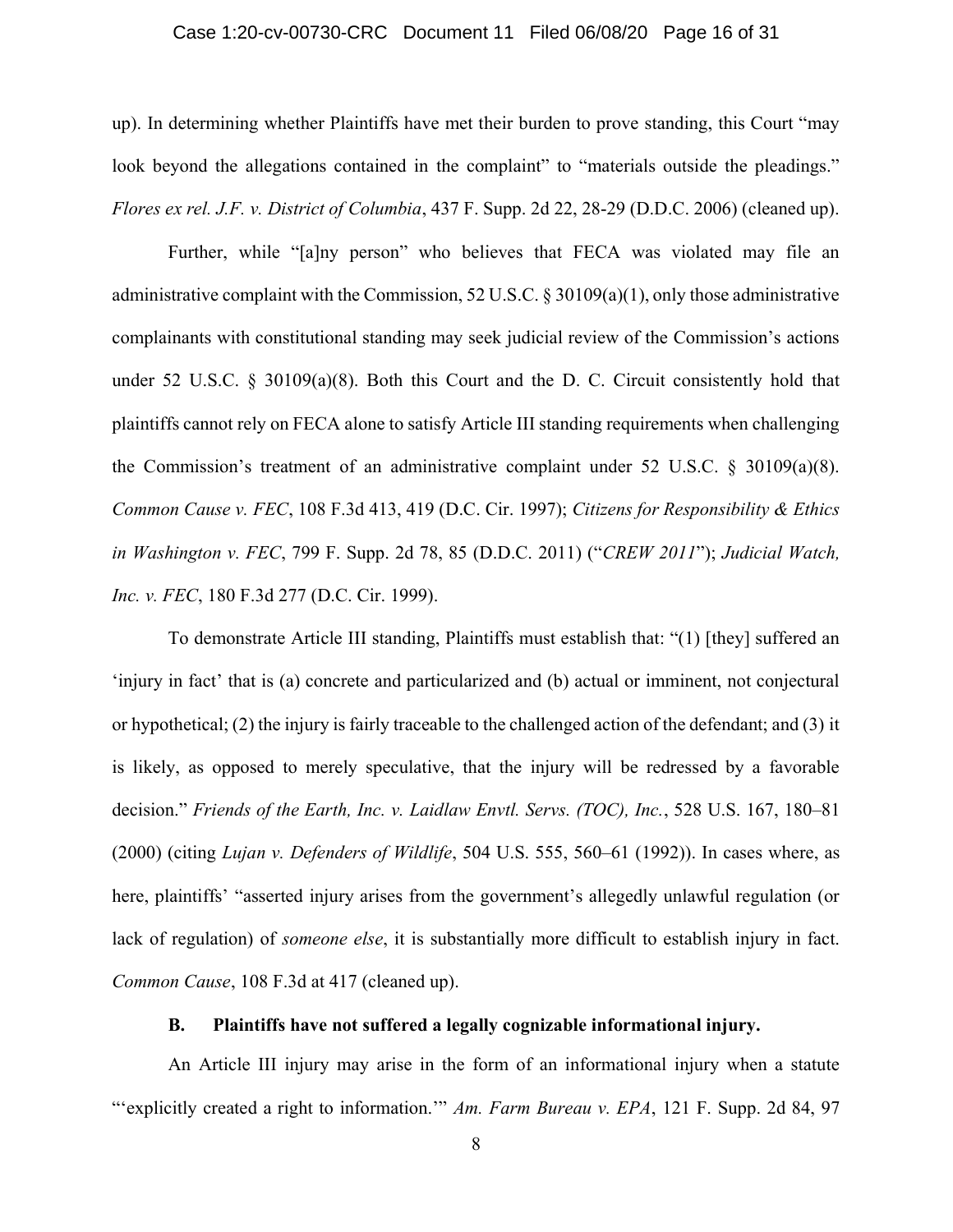## Case 1:20-cv-00730-CRC Document 11 Filed 06/08/20 Page 17 of 31

(D.D.C. 2000) (quoting Animal Legal Def. Fund, Inc. v. Espy, 23 F.3d 496, 502 (D.C. Cir. 1994)). To allege an informational injury sufficient to satisfy the concrete and particularized injury prong of Article III standing, Plaintiffs must allege two things: (1) they have been "directly deprived of information that must be disclosed under a statute," CREW v. U.S. Dep't of the Treasury, IRS, 21 F. Supp. 3d 25, 32 (D.D.C. 2014); and (2) the information would be useful to useful to Plaintiffs in voting, see Common Cause, 108 F.3d at 418 (administrative complainant must show the information sought "is both useful in voting and required by Congress to be disclosed").

Plaintiffs failed to sufficiently allege informational injury under either element of that test. Plaintiffs seek a legal determination that Right to Rise and the other respondents in MUR 6927 violated FECA, but they do not seek information that FECA requires to be disclosed. Moreover, the information allegedly sought would not help Plaintiffs' voting, as Governor Bush has not been a candidate for office since suspending his presidential campaign more than four years ago on February 20, 2016. So Plaintiffs lack standing, and their complaint should be dismissed.

## 1. Plaintiffs' administrative complaints seek a legal determination—not to uncover new information.

Plaintiffs have not pled a true informational injury. Plaintiffs allege they suffered an informational injury and are entitled to "full disclosure about the activities undertaken by Bush and his agents to establish Right to Rise Super PAC, as well as the nature of the ongoing relationship between the super PAC and the Bush campaign." Compl., ECF No. 1, at ¶ 9. Plaintiffs further allege that they lack information, for instance, about whether Right to Rise's expenditures should be deemed "coordinated" with the Bush campaign, or whether its contributors "earmarked" their contributions specifically for support of the Bush campaign." Id. And Plaintiffs claim they are legally entitled to all that information under FECA. Id. But Right to Rise and the other respondents filed public reports and disclosed all information FECA requires.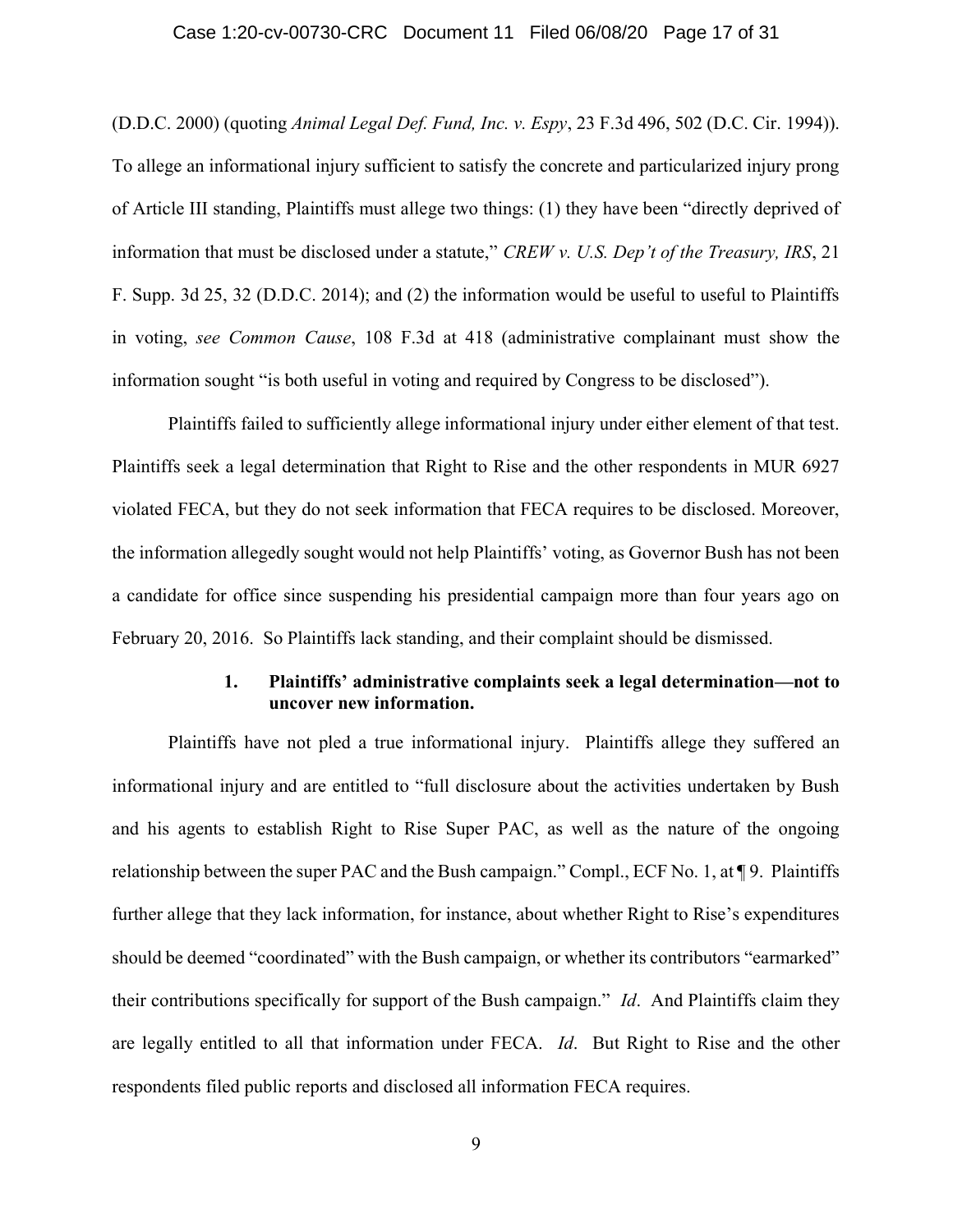## Case 1:20-cv-00730-CRC Document 11 Filed 06/08/20 Page 18 of 31

As just explained, an informational injury for Article III standing purposes requires Plaintiffs to allege they are "directly deprived of information that must be disclosed under a statute." CREW, 21 F. Supp. 3d at 32 (D.D.C. 2014); ASPCA v. Feld Entm't, Inc., 659 F.3d 13, 23 (D.C. Cir. 2011) (quoting Zivotofsky v. Sec'y of State, 444 F.3d 614, 618 (D.C. Cir. 2006)). So, "the nature of the information allegedly withheld is critical to the [court's] standing analysis." Common Cause, 108 F.3d at 417. A plaintiff has suffered no injury and thus has no standing if the relevant statute does not require the information's disclosure or the allegedly withheld information is already available to plaintiff. Both of these points are true here.

To begin, Plaintiffs do not seek new factual information that must be disclosed under FECA, but rather a legal determination from the Commission that Right to Rise or the other respondents violated the law. For example, while Plaintiffs claim that they are deprived of information regarding "the activities undertaken by Bush and his agents to establish Right to Rise Super PAC and the Bush campaign," Compl. at ¶ 9, ECF No. 1, FECA does not require the disclosure of the referenced information, other than the filing of a Statement of Organization, 52 U.S.C. § 30103, and ongoing reports of contributions and expenditures, 52 U.S.C. § 30104, which were filed in compliance with FECA.

Similarly, Plaintiffs allege that they were deprived of information regarding "the nature of the ongoing relationship between [Right to Rise] and the Bush campaign." Compl. at ¶ 9, ECF No. 1. But FECA does not require the disclosure of the relationship between Right to Rise and the Bush campaign, with the exception of expenditures to common vendors—which both Right to Rise and Right to Rise PAC disclosed on their respective reports to the Commission in accordance with 52 U.S.C. § 30104. The media also covered that information in its extensive reporting of the activities of both Right to Rise and the Bush campaign, and Plaintiffs cited those reports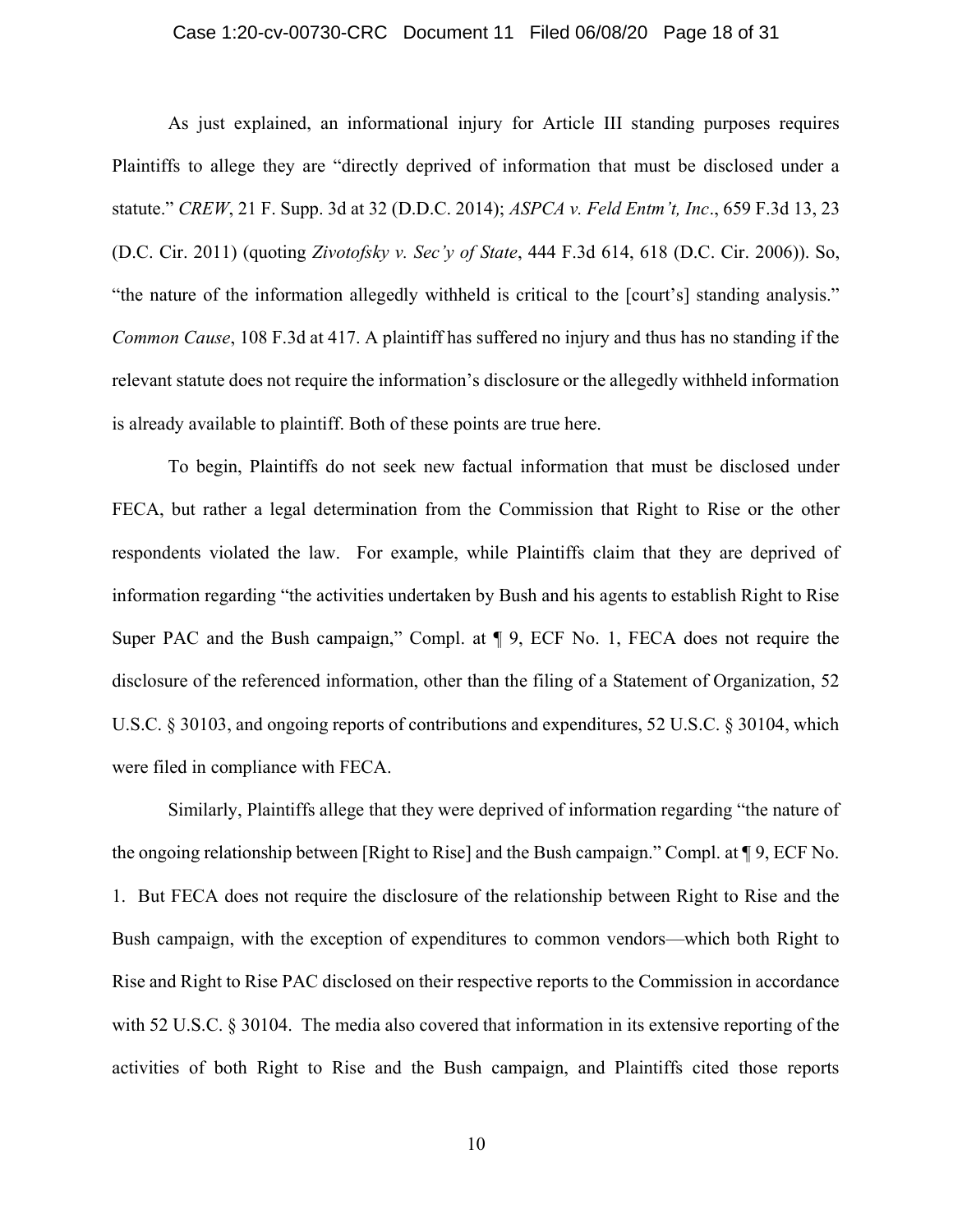## Case 1:20-cv-00730-CRC Document 11 Filed 06/08/20 Page 19 of 31

extensively in their administrative complaints. Compl., Ex. A (May 2015 Admin. Compl.)  $\P\P$  4-5, 8-9, 11-26, ECF No. 1-1; Compl., Ex. B (March 2015 Admin. Compl.) ¶¶ 4-9, 11-16, 18-21, ECF No. 1-2.

Plaintiffs also allege that they lack information about whether "Right to Rise's expenditures should be deemed 'coordinated' with the Bush campaign." Compl. at ¶ 9, ECF No. 1. That allegation merely underscores what Plaintiffs really seek in this suit: a legal determination by the Commission that Right to Rise and the Bush campaign "coordinated." Right to Rise and the respondents vehemently deny the coordination allegations before the Commission. But the point is that alleged deprivation of a legal determination is not alleged deprivation of information.

Finally, Plaintiffs allege that they are deprived of information regarding "whether [Right to Rise's] contributors 'earmarked' their money specifically for support of the Bush campaign." Compl. at ¶ 9, ECF No. 1. But the only informational tangentially related to that allegation and subject to disclosure is that information relating to contributions and expenditures by Right to Rise—all of which was publicly disclosed in accordance with FECA, 52 U.S.C. § 30104.

It is well-settled that a plaintiff may not allege an informational injury if, as here, it merely seeks a legal determination. Wertheimer v. FEC, 268 F.3d 1070, 1074–75 (D.C. Cir. 2001) (no informational standing to pursue a legal determination that expenditures were "coordinated" when all relevant expenditures had been publicly disclosed); Vroom v. FEC, 951 F. Supp. 2d 175, 178– 79 (D.D.C. 2013) (no informational standing to pursue legal determination that publicly reported expenditures exceeded applicable limitations); CREW 2011, 799 F. Supp. 2d at 88–89 (no informational standing to pursue legal determination that publicly reported expenditures were "inkind contributions"). But see Campaign Legal Center, et al. v. FEC & Hillary for America, et al., No. CV 19-2336 (JEB), 2020 WL 2996592, at \*6 (D.D.C. June 4, 2020) (finding informational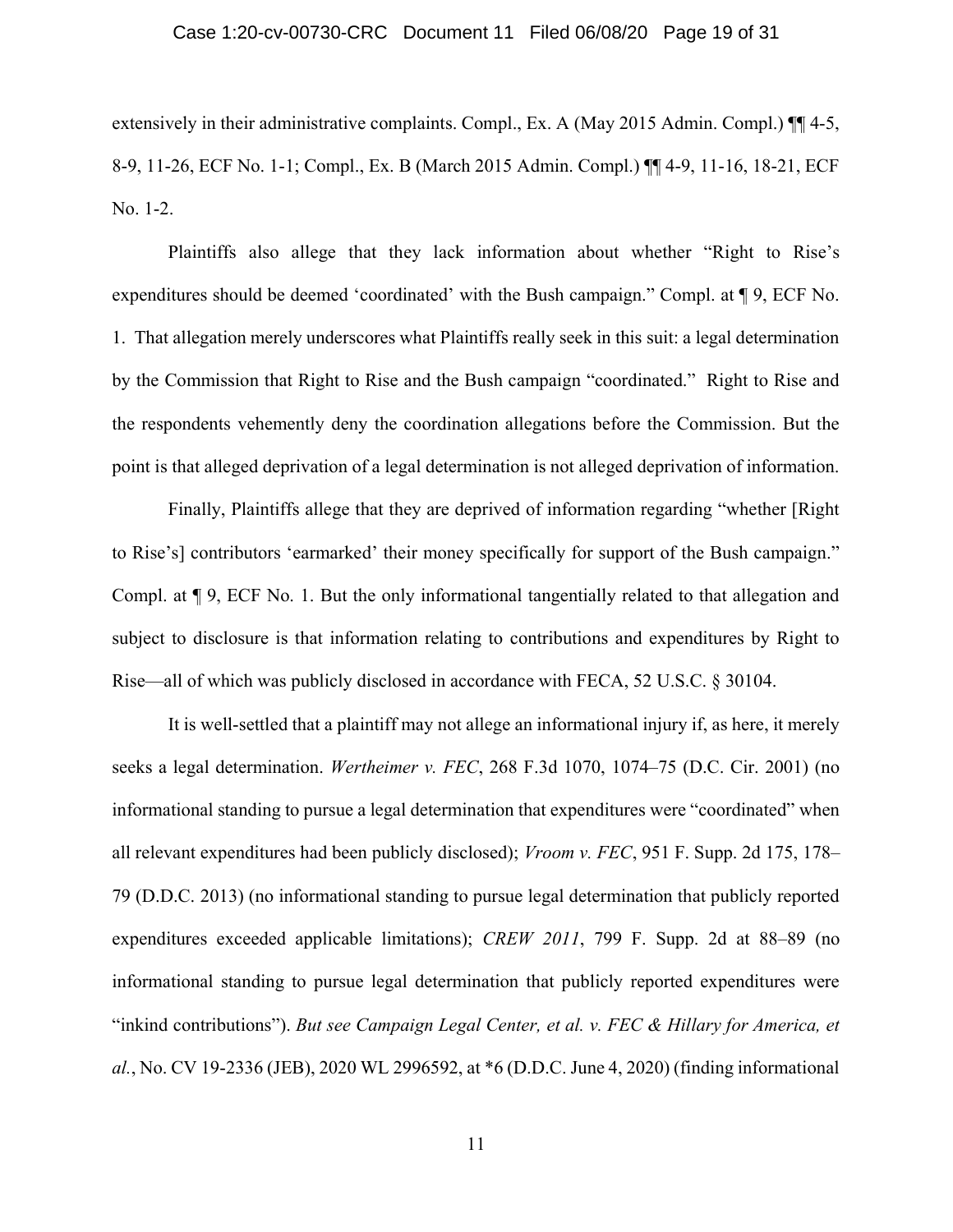## Case 1:20-cv-00730-CRC Document 11 Filed 06/08/20 Page 20 of 31

injury where plaintiffs were not seeking information that under existing rules is already required to be disclosed) (cleaned up). Put another way, Plaintiffs have no legally cognizable interest in learning solely "whether a violation of the law has occurred," Common Cause, 108 F.3d at 418, or in having the Commission "get the bad guys," Nader v. FEC, 725 F.3d 226, 230 (D.C. Cir. 2013) (internal quotation marks omitted). See also Common Cause, 108 F.3d at 418 ("Nothing in FECA requires that information concerning a violation of the Act as such be disclosed to the public. Indeed, even if FECA did require such disclosure, we doubt whether this requirement could create standing. To hold that a plaintiff can establish injury in fact merely by alleging that he has been deprived of the knowledge as to whether a violation of the law has occurred would be tantamount to recognizing a justiciable interest in the enforcement of the law. This we cannot do.").

Just as in those cases, Plaintiffs seek only legal determinations, such as whether the respondents coordinated in violation of FECA, or whether Governor Bush was a candidate under FECA at the time of the events alleged in the administrative complaints. Plaintiffs do not seek factual information; they're frustrated that there are not four affirmative votes to find reason to believe that Right to Rise violated FECA. The fact that the Commission has not taken public action on MUR 6927 does not confer an informational injury upon Plaintiffs. The information FECA requires to be disclosed has been disclosed, Plaintiffs have not sustained an informational injury, and their complaint must be dismissed for lack of standing.

## 2. Even if Plaintiffs obtain new information, such information will not be useful in their voting.

In addition to requesting a legal determination rather than information, Plaintiffs cannot show that any new information would be useful in their voting. That lack is fatal, because such a showing is required to demonstrate informational injury sufficient to support judicial review under 52 U.S.C. § 30109(a)(8).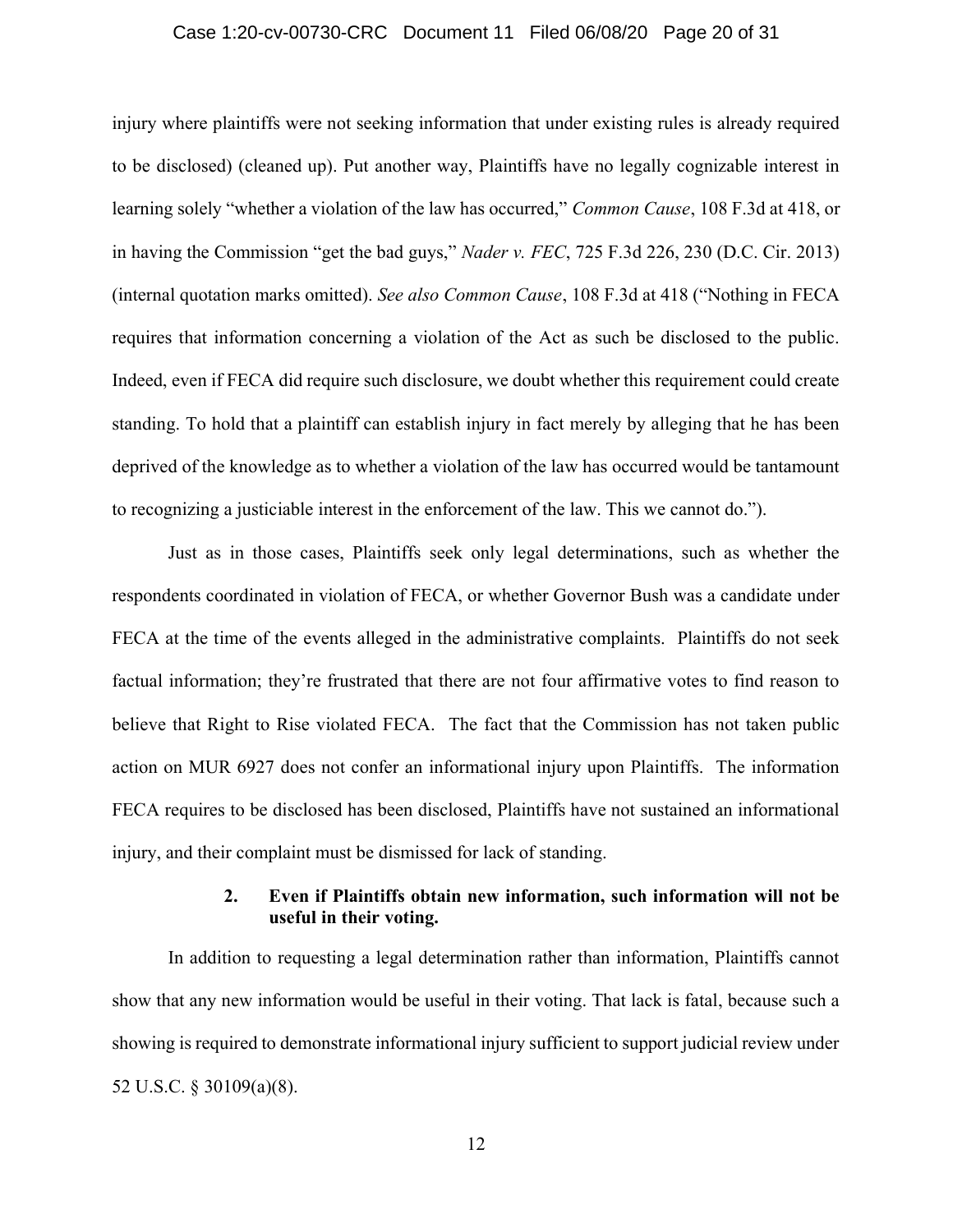## Case 1:20-cv-00730-CRC Document 11 Filed 06/08/20 Page 21 of 31

To allege an injury that is concrete and particularized for informational standing under FECA, plaintiffs must establish not only that they failed to obtain information that must be publicly disclosed by statute, but must also establish that "the disclosure they seek is related to their informed participation in the political process." Nader, 725 F.3d at 230; accord Common Cause, 108 F.3d at 418 (administrative complainant must show that the information sought "is both useful in voting and required by Congress to be disclosed" (emphasis added)).

Nonprofit corporations like the Plaintiffs that cannot vote, have no members who vote, and cannot engage in partisan political activity, do not suffer a particular injury. CREW v. FEC, 475 F.3d 337, 339 (D.C. Cir. 2007) ("CREW 2007"). Campaign Legal Center merely seek disclosure "to support its administrative practice…and defend campaign finance," while Democracy 21 seeks disclosure to "carry out...its public education efforts, reports and statements…" and "to assist members of the media with research" both injuries that are neither sufficiently concrete nor particularized to confer standing. Compl.  $\P\P$  18, 21. *Nader*, 725 F.3d at 229-30. Lacking a role in voting and disclaiming any intent to be involved in electoral campaigns, it is undisputed that Plaintiffs are not seeking information that would help them in any way related to voting. FEC  $\nu$ Akins, 524 U.S. 11, 20-25 (1998).

There is an extensive line of decisions implementing the D.C. Circuit's requirement for personal voting or political participation for plaintiffs to have informational injury under FECA. Alliance for Democracy v. FEC, 335 F. Supp. 2d 39, 48 (D.D.C. 2004) (value of mailing list would have no concrete effect on plaintiffs' voting); Alliance for Democracy v FEC, 362 F. Supp. 2d 138 (D.D.C. 2005) (same); Judicial Watch, Inc. v. FEC, 293 F. Supp. 2d 41, 46 (D.D.C. 2003); CREW v. FEC, 401 F. Supp. 2d 115, 121 (D.D.C. 2005) ("CREW/ATR") (information about the value of a list could not have been useful to the plaintiff in voting), aff'd, CREW 2007, 475 F.3d 337; CREW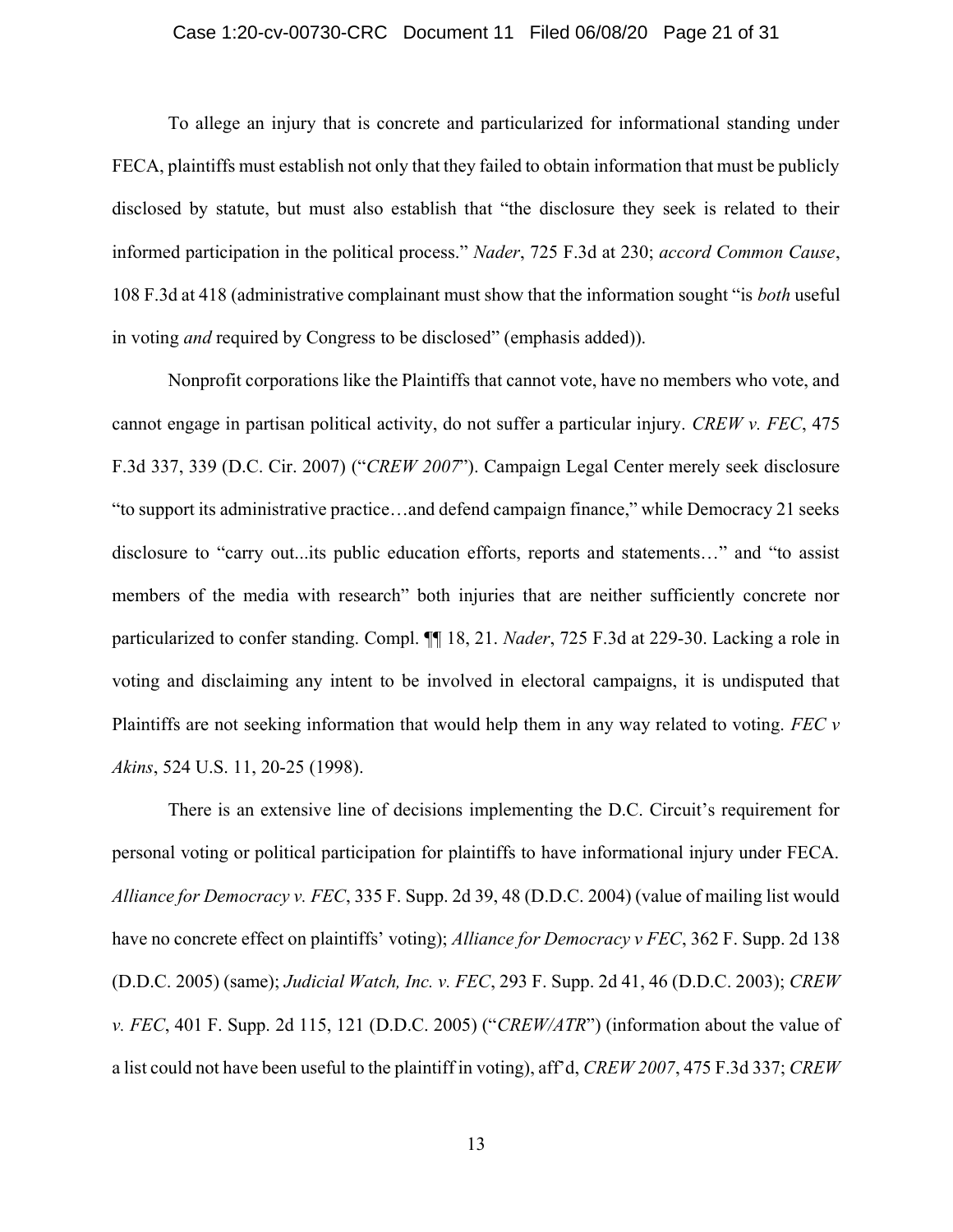## Case 1:20-cv-00730-CRC Document 11 Filed 06/08/20 Page 22 of 31

v. FEC, 267 F. Supp. 3d 50, 54-55 (D.D.C. 2017) (information sought would not be used to evaluate candidates or causes, and publicizing violations constituted an insufficient interest in seeing the law obeyed). But see Campaign Legal Center  $v$  FEC, 245 F. Supp. 3d 119, 127 (D.D.C. 2017) (recognizing informational injury despite no alleged effect on voting where FECA mandated disclosure).

Here, Plaintiffs cannot allege that knowing the details of Governor Bush or his agents' involvement in the establishment of Right to Rise about which they complain would directly and concretely affect their voting, because Plaintiffs are not voters, and the complaint does not allege that Plaintiffs have voting members. But even if Plaintiffs had members who voted, the complaint fails to illustrate how the information sought would be used to inform their voting choices today. The complaint does not allege that anyone associated with Plaintiffs would vote differently depending on the Commission's determination that circumstances relating to the establishment of Right to Rise were unlawful. Nothing in Plaintiffs' allegations indicate that such information would even be useful in voting, which is required to demonstrate informational injury sufficient to obtain judicial review under 52 U.S.C. § 30109(a)(8).

Simply pointing to a general public interest in the legal declaration Plaintiffs seek is not enough. Plaintiffs must make a particularized showing of *their* personal injury from the alleged FECA violations, and purported missing information, to have standing. In FEC  $\nu$ . Akins, for instance, the plaintiffs challenged the Commission's dismissal of an administrative complaint making allegations about the failure of the American Israel Public Affairs Committee ("AIPAC") to register with the FEC as a "political committee" and "make disclosures regarding its membership, contributions, and expenditures that FECA would otherwise require." 524 U.S. at 13. The plaintiffs argued that "the information would help them (and others to whom they would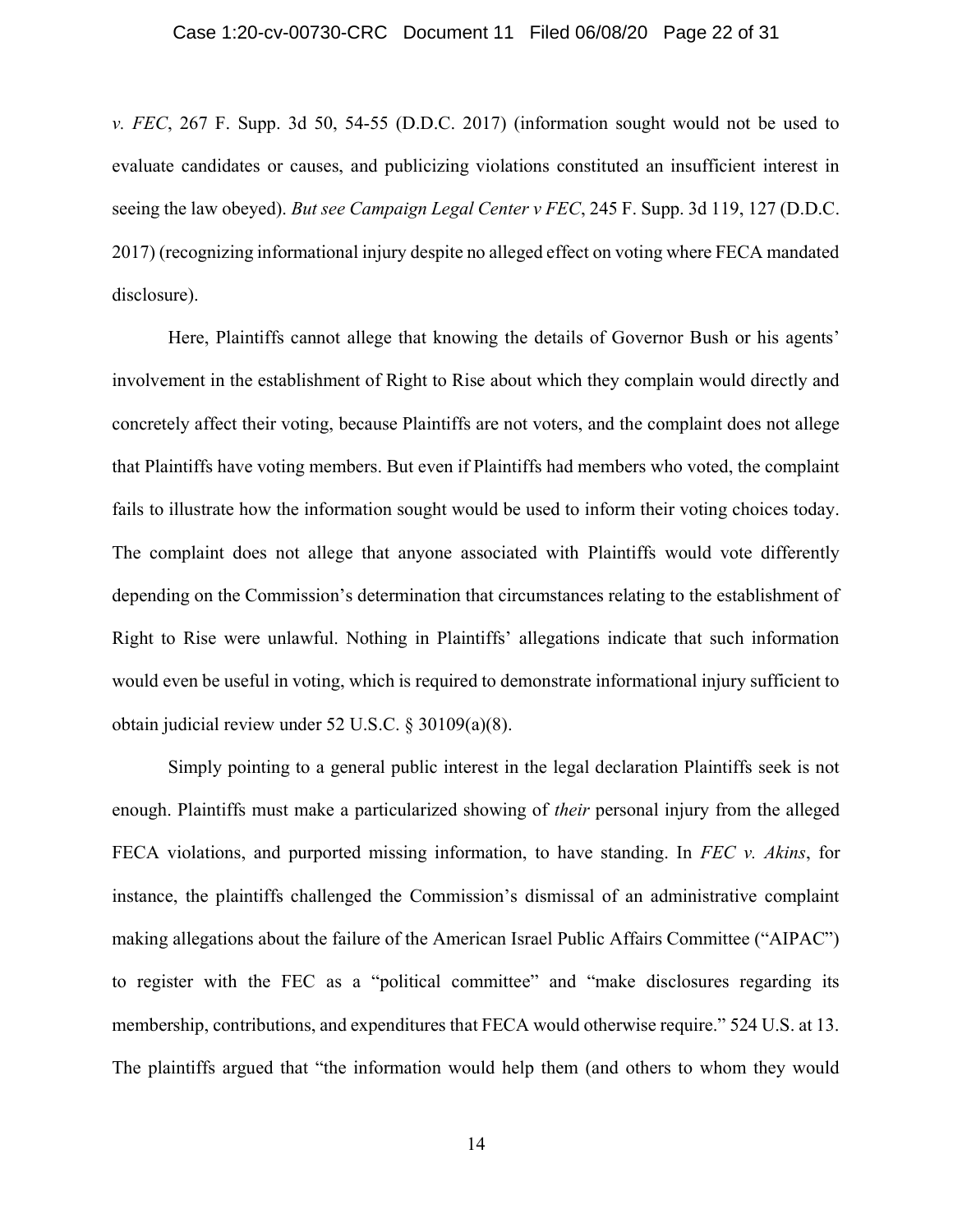## Case 1:20-cv-00730-CRC Document 11 Filed 06/08/20 Page 23 of 31

communicate it) to evaluate candidates for public office, especially candidates who received assistance from AIPAC, and to evaluate the role that AIPAC's financial assistance might play in a specific election." Id. at 21. The Court agreed that the alleged injury was "concrete and particular." Id.

In contrast here, details about the establishment of Right to Rise are already public or otherwise available to Plaintiffs. In fact, Plaintiffs' administrative complaints to the Commission cited extensively to public news reports on that very subject. Compl., Ex. A (May 2015 Admin. Compl.) ¶¶ 4-5, 8-9, 11-26, ECF No. 1-1; Compl., Ex. B (March 2015 Admin. Compl.) ¶¶ 5-9, 11- 16, 18-21, ECF No. 1-2. Plaintiffs' complaint fails to show how, if these details were reiterated, it would be useful to Plaintiffs in voting, even if each had members who voted—which they have not even alleged.

Plaintiffs are not political committees, cannot vote, and the complaint lacks any claim that Plaintiffs have members who vote. Nor do Plaintiffs allege how any information they might obtain would be useful to voting in a particularized way. As a result, they cannot show injury.

## C. Plaintiffs lack standing because their programmatic activities are not directly and adversely affected by the alleged agency delay.

An organizational plaintiff may have standing to sue on its own behalf "to vindicate whatever rights and immunities the association itself may enjoy" or, under proper conditions, to sue on its members' behalf asserting the members' individual rights. Common Cause, 108 F.3d at 417 (citation omitted). Where an organization sues on its own behalf, it must establish "concrete and demonstrable injury to the organization's activities—with [a] consequent drain on the organization's resources—constitut[ing] . . . more than simply a setback to the organization's abstract social interest . . . . Indeed, [t]he organization must allege that discrete programmatic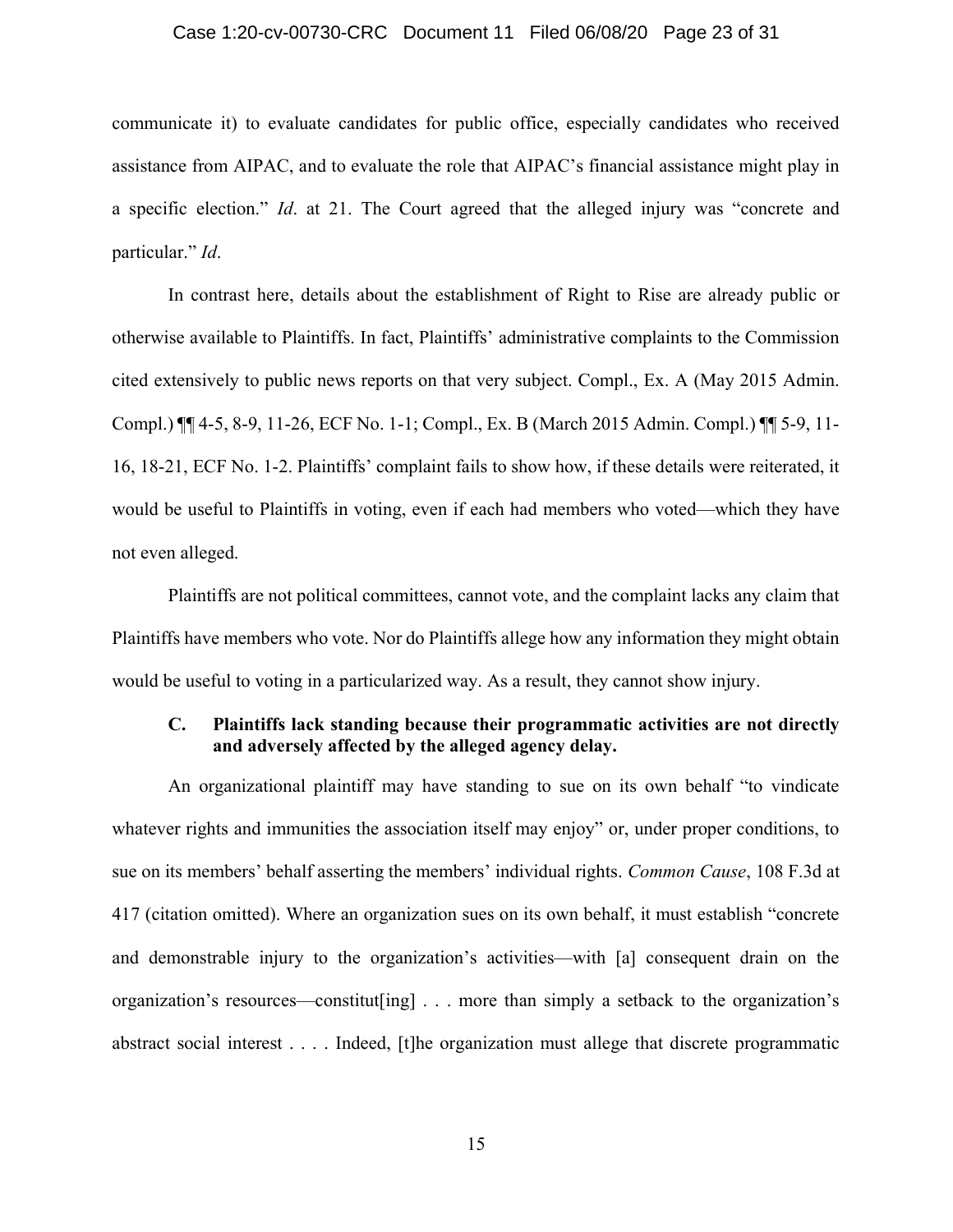## Case 1:20-cv-00730-CRC Document 11 Filed 06/08/20 Page 24 of 31

concerns are being directly and adversely affected by the challenged action." Id. at 417 (quoting Nat'l Taxpayers Union, Inc. v. United States, 68 F.3d 1428, 1433 (D.C. Cir. 1995)).

Where an organization sues on behalf of its members, it must demonstrate that "(a) its members would otherwise having standing to sue in their own right; (b) the interests it seeks to protect are germane to the organization's purpose; and (c) neither the claim asserted nor the relief requested requires the participation of individual members in the lawsuit." Id. at 417 (quoting Hunt v. Washington State Apple Adver. Comm'n, 432 U.S. 333, 343 (1977)).

Plaintiffs, in addition to alleging an informational injury, allege organizational harm. Compl. ¶¶ 19, 22. But Plaintiffs do not claim to be a trade association or to have any members, so they cannot establish associational standing. Instead, they must meet the rigorous requirements to establish organizational standing. Hunt, 432 U.S. at 343. Plaintiffs fail in that regard, too.

Plaintiff's vague claim to organizational standing is captured in two paragraphs of Plaintiffs' complaint: "When such disclosure information is unavailable, inadequate, or inaccurate…it impedes the ability of Democracy 21 to fulfill its mission and causes Democracy 21 to divert resources and funds from other organizational needs." Compl. ¶ 22. Likewise, Campaign Legal Center asserts "When inadequate disclosure of federal campaign finance activity makes it difficult to ascertain the nature of a candidate's financial support…reporters often contact CLC for guidance…This work requires CLC to divert resources and funds from other organizational needs." Compl. ¶¶ 19, 22. There are numerous shortcomings in these allegations.

To begin, as a factual matter, all of Right to Rise's political activities were publicly disclosed. So the assertion that Governor Bush's operations were outsourced to a Super PAC without *disclosure* is false. What's more, to the extent that reporters were contacting Plaintiffs for guidance about Right to Rise and Governor Bush's activities, Plaintiffs could have pointed them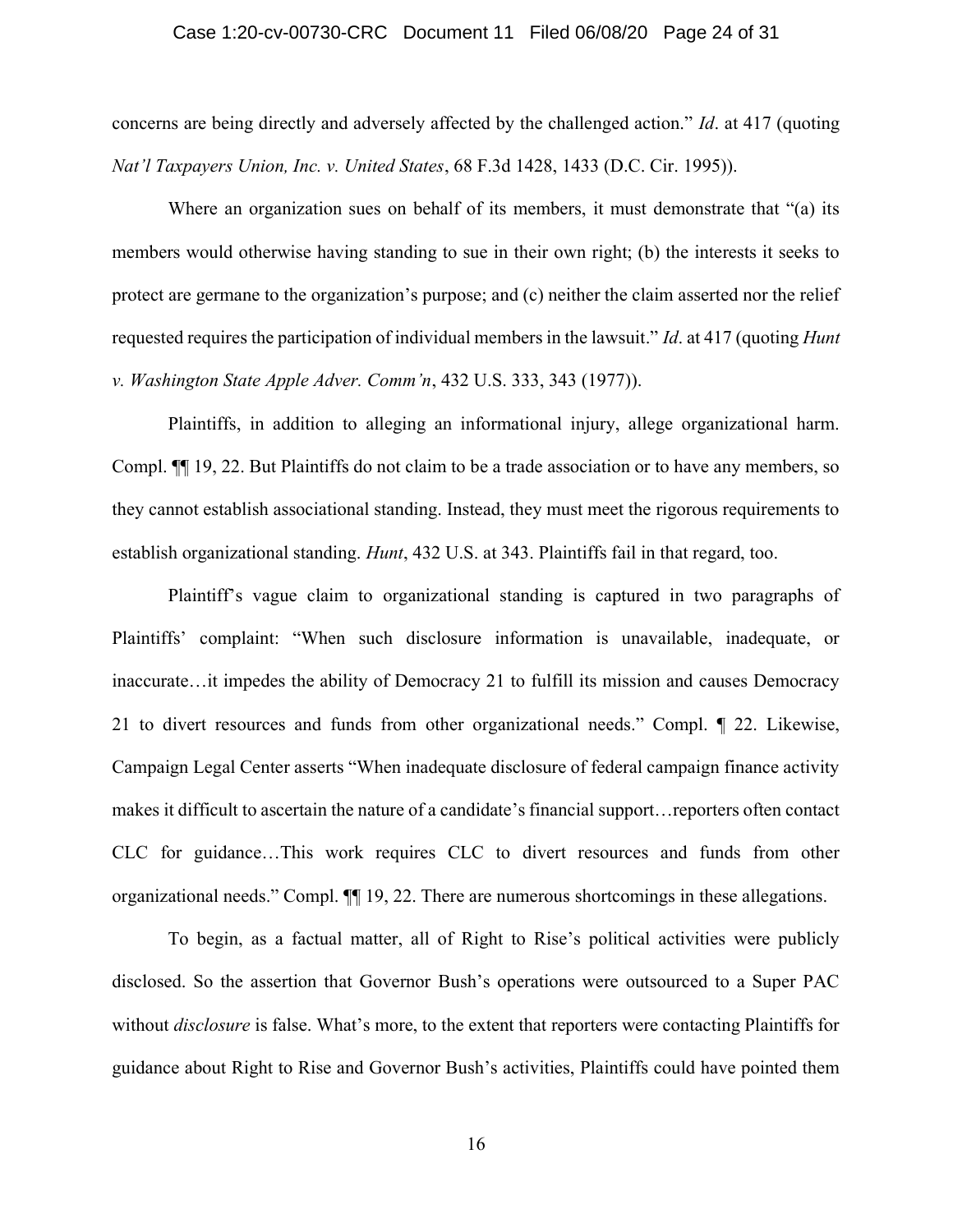## Case 1:20-cv-00730-CRC Document 11 Filed 06/08/20 Page 25 of 31

to the organizations' FEC reports or to any of the many press reports about Right to Rise and Governor Bush that Plaintiffs cited in their administrative complaint. There was no injury involving Plaintiffs having to provide such information to reporters.

Most important, Plaintiffs' asserted injuries are insufficient to meet the requirements for organizational standing. Plaintiffs' complaint does not allege that their resources have been diminished. Nor does the complaint allege concrete and direct harm to their programmatic activities. Those shortcomings are fatal in this context. Common Cause, 108 F.3d at 417.

Plaintiffs make the general assertion that they use information obtained from campaign finance reports in assisting the media with research, educational efforts, the FEC rulemaking process, and public statements. Compl., ¶¶ 15, 16, 17, 19, 20, 21. But these allegations do not offer any specific information as to how any particular activity was hampered by Right to Rise's alleged inadequate disclosure. Plaintiffs lack organizational standing in this case for the same reasons the plaintiffs in CREW/ATR failed to establish standing: they have not suffered direct or concrete injury to their programmatic activities. *CREW/ATR*, 401 F. Supp. 2d 115. In *CREW/ATR*, the district court held that the plaintiff non-profit organization had not sufficiently identified any programmatic activities adversely affected by the Commission's dismissal of its administrative complaint, nor could it, since the organization already possessed the information it sought. Id. at 121.

So too here. Plaintiffs have not "specified any programmatic concerns that have been concretely and directly impacted adversely by the FEC's actions," nor have they articulated a "particular plan" for using information they might gain if they prevailed in this suit. Id. at 122-23. Furthermore, while the court in *CREW/ATR* acknowledged "that it may be difficult to detail how information will be used when a plaintiff does not yet possess that information," here, as in

17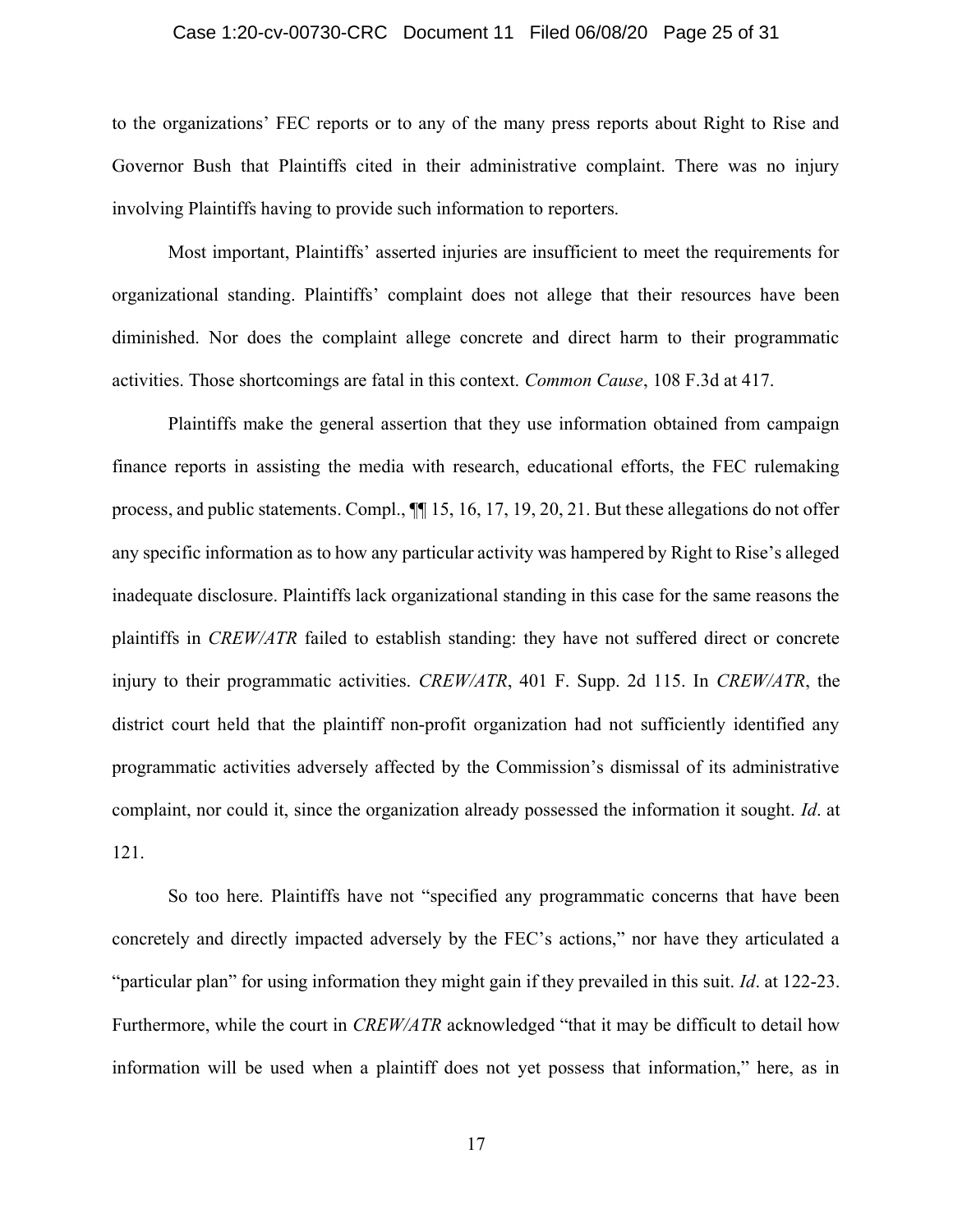## Case 1:20-cv-00730-CRC Document 11 Filed 06/08/20 Page 26 of 31

CREW/ATR, "such hardship is not implicated [because plaintiffs are] already privy to the information that [they could] seek[]." *Id*. Plaintiffs lack injury in fact sufficient to confer organizational standing.

Finally, Plaintiffs have failed to meet Article III's causation and redressability requirements. "When plaintiffs' claim hinges on the failure of the government to prevent another party's injurious behavior, the 'fairly traceable' and redressability inquiries appear to merge." Freedom Republicans, Inc. v. FEC, 13 F.3d 412, 418 (D.C. Cir. 1994). Causation and redressability both focus on the causal connection between a plaintiffs' injury and the defendant's allegedly unlawful act. See id. Causation "turns on the causal nexus between the agency action and the asserted injury, while redressability centers on the causal connection between the asserted injury and judicial relief." Id. (citation omitted). Here, Plaintiffs cannot show how the Commission's actions are "fairly traceable" to any information deprivation. And as noted above, the judicial relief Plaintiffs request will not result in the disclosure of any additional information.

## II. FECA precludes Plaintiffs' APA claim.

Plaintiffs' APA claim should also be dismissed under Rule 12(b)(6) of the Federal Rules of Civil Procedure.<sup>2</sup> Courts consistently reject APA claims when alleged in parallel with claims under FECA § 30109(a)(8)(A).<sup>3</sup>

## A. Legal Standard

A motion to dismiss under Federal Rule of Civil Procedure 12(b)(6) "tests the legal sufficiency of a complaint" and asks whether the plaintiff has properly stated a claim. *Browning* 

<sup>&</sup>lt;sup>2</sup> To the extent this Court determines that Plaintiffs have standing, Right to Rise anticipates challenging the merits of Plaintiffs' FECA claim at the summary judgment stage.

<sup>&</sup>lt;sup>3</sup> Plaintiffs' APA claim could also be dismissed under Rule 12(b)(1) for lack of subject matter jurisdiction rather than under Rule 12(b)(6); courts have "not always been consistent in maintaining the<sup>[]</sup> distinctions" between those two rules in analogous cases. Sierra Club v. Jackson, 648 F.3d 848, 853 (D.C. Cir. 2011) (cleaned up).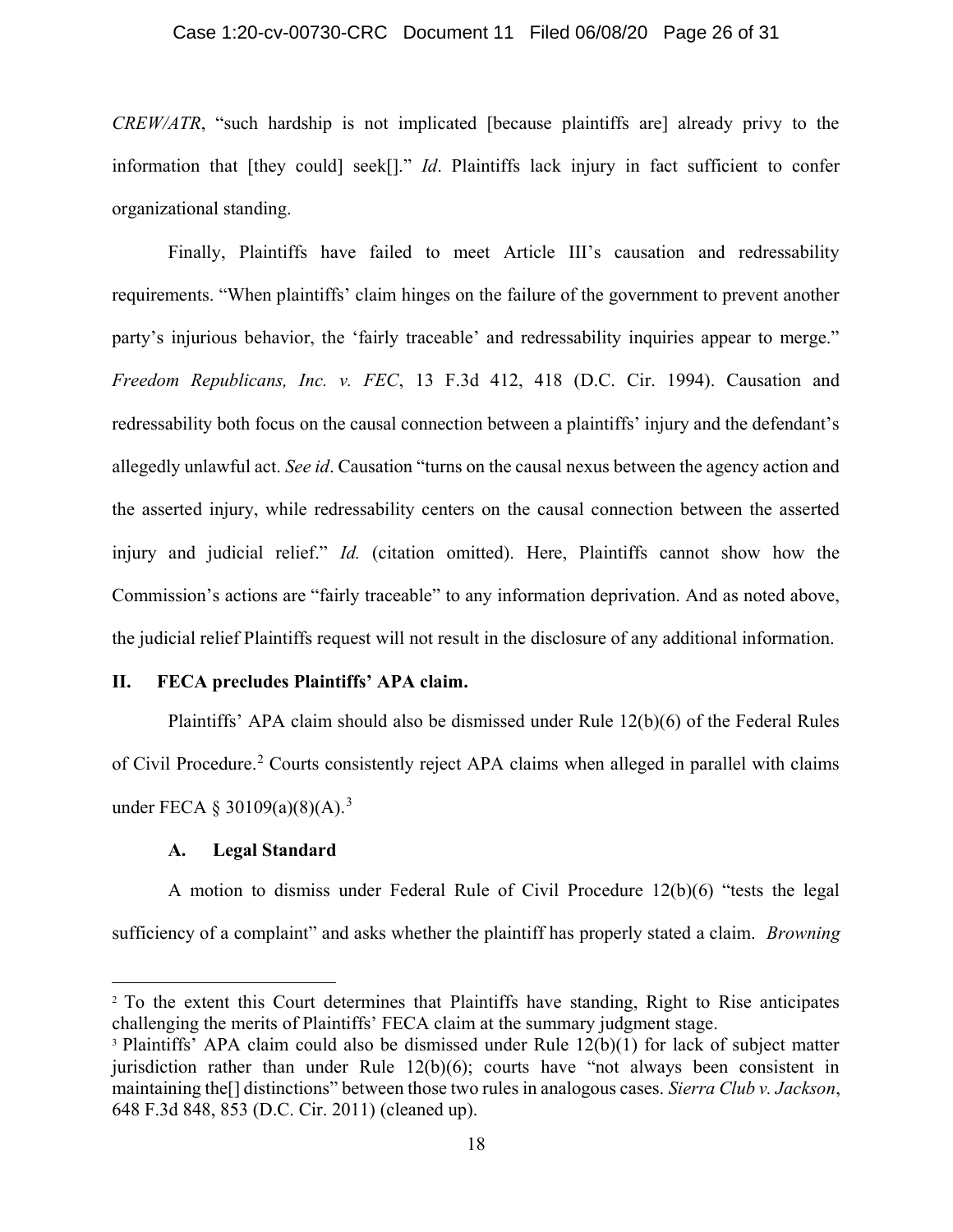v. Clinton, 292 F.3d 235, 242 (D.C. Cir. 2002). Dismissal is appropriate "when a complaint fails 'to state a claim upon which relief can be granted.'" Strumsky v. Wash. Post Co., 842 F. Supp. 2d 215, 217 (D.D.C. 2012) (quoting Fed. R. Civ. P. 12(b)(6)).

## B. FECA provides the exclusive vehicle for judicial review of the Commission's administrative matters.

Plaintiffs rely on the APA as an independent legal basis for challenging the Commission's inaction on Plaintiffs' administrative complaints within 120 days of their filing. Compl. ¶ 39, ECF No. 1 (citing APA, 5 U.S.C. § 706(1)). But it is well-settled that administrative claimants like Plaintiffs may not rely on the APA in the circumstances presented here because FECA, 52 U.S.C. 30109(a)(8), provides an adequate and exclusive mechanism for judicial review of Commission enforcement decisions. *CREW v. FEC*, 363 F. Supp. 3d 33, 44 (D.D.C. 2018) ("*CREW 2018*"); CREW v. FEC, 243 F. Supp. 3d 91, 104 (D.D.C. 2017) ("CREW/Crossroads GPS"); CREW v. FEC, 164 F. Supp. 3d 113, 120 (D.D.C. 2015) ("CREW/AAN"). As a result, Plaintiffs' APA claims should be dismissed with prejudice under Rule 12(b)(6).

Judicial review of an agency action under the APA is available only where the action is "made reviewable by statute" and there is "no other adequate remedy." 5 U.S.C. § 704. "Congress did not intend the general grant of review in the APA to duplicate existing procedures for review of agency action." Bowen v. Massachusetts, 487 U.S. 879, 903 (1988). As a result, the APA "does not provide additional judicial remedies in situations where the Congress has provided special and adequate review procedures." Id. (cleaned up); accord CREW v. U.S. Dep't of Justice, 846 F.3d 1235, 1244-45 (D.C. Cir. 2017) ("CREW 2017") (same). Indeed, where separate review procedures exist, "Congress did not intend to permit a litigant challenging an administrative denial to utilize simultaneously both the [separate statutory] review provision and the APA." El Rio Santa Cruz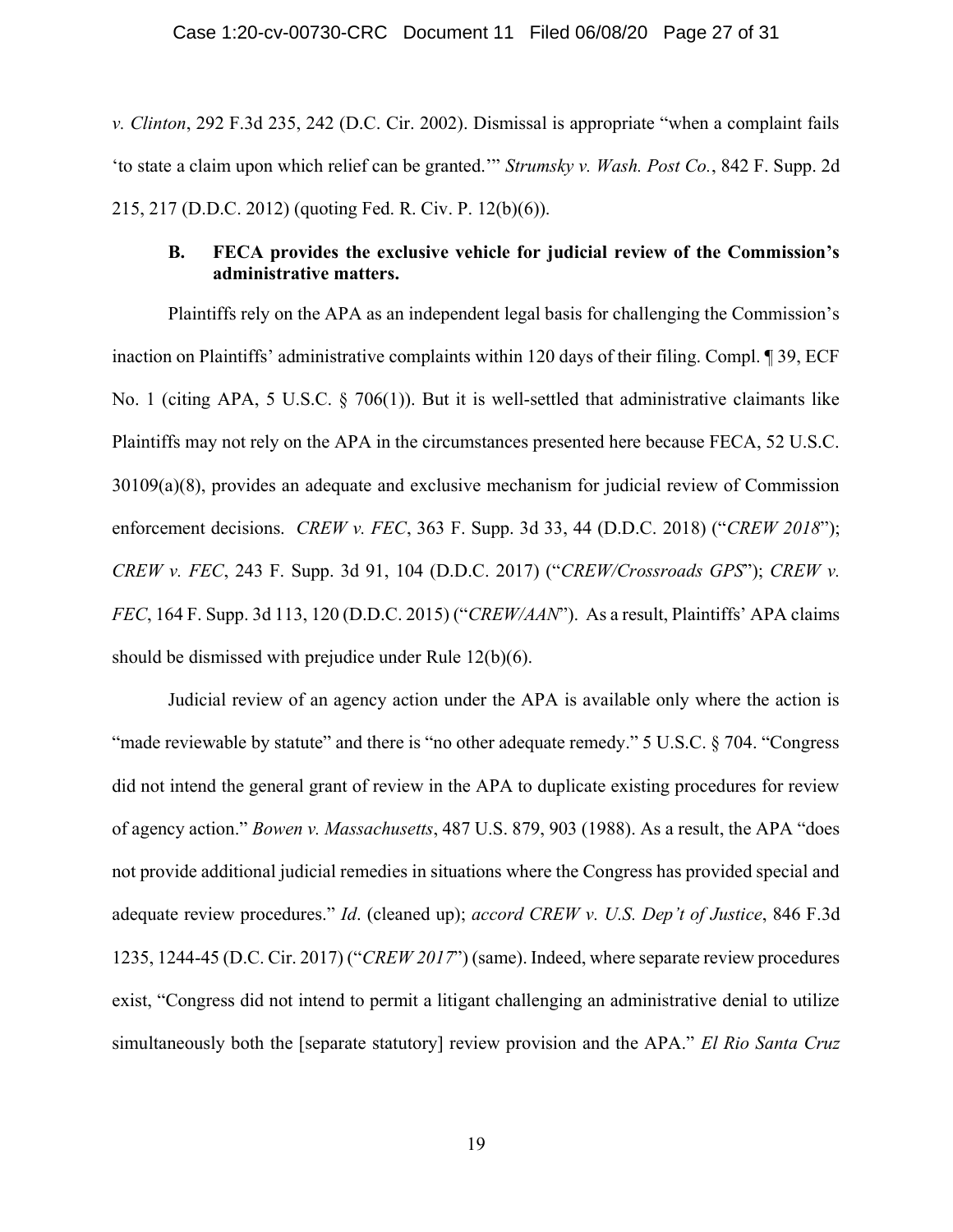Neighborhood Health Ctr. v. U.S. Dep't of Health & Human Servs., 396 F.3d 1265, 1270 (D.C. Cir. 2005) (cleaned up).

"When considering whether an alternative remedy is 'adequate' and therefore preclusive of APA review, [courts] look for 'clear and convincing evidence' of 'legislative intent' to create a special, alternative remedy and thereby bar APA review." CREW 2017, 846 F.3d at 1244 (quoting Garcia v. Vilsack, 563 F.3d 519, 523 (D.C. Cir. 2009)). When determining whether the APA provides a proper basis for judicial review, the Supreme Court has instructed courts to examine the relevant statute's language, structure, and legislative history. Block v. Cmty. Nutrition Inst., 467 U.S. 340, 349-350 (1984). The D.C. Circuit has identified that "legislative intent" where, for example, "Congress has provided 'an independent cause of action or an alternative review procedure.'" CREW 2017, 846 F.3d at 1245.

Even a cursory review of FECA's detailed provisions for judicial review of allegations that the Commission failed to act on an administrative complaint provides clear and convincing evidence of the legislative intent necessary to preclude APA review. See 52 U.S.C. § 30109(a)(8). Under  $\S$  30109(a)(8), Congress set forth the scope of judicial review available in actions challenging alleged Commission impropriety regarding its handling of administrative complaints. To that end,  $\S 30109(a)(8)$  expressly provides that (1) the statutory cause of action is available only to an aggrieved complainant; (2) the Commission must have allegedly failed to act on that claimant's administrative complaint; (3) any such request for judicial review must be filed with this Court; (4) the relief available is a declaration that "the failure to act is contrary to law" and an order "direct[ing] the Commission to conform with such declaration within 30 days"; and (5) a claimant has a private right of action if the Commission fails to conform with the judicial declaration within 30 days. 52 U.S.C.  $\S 30109(a)(8)(C)$ .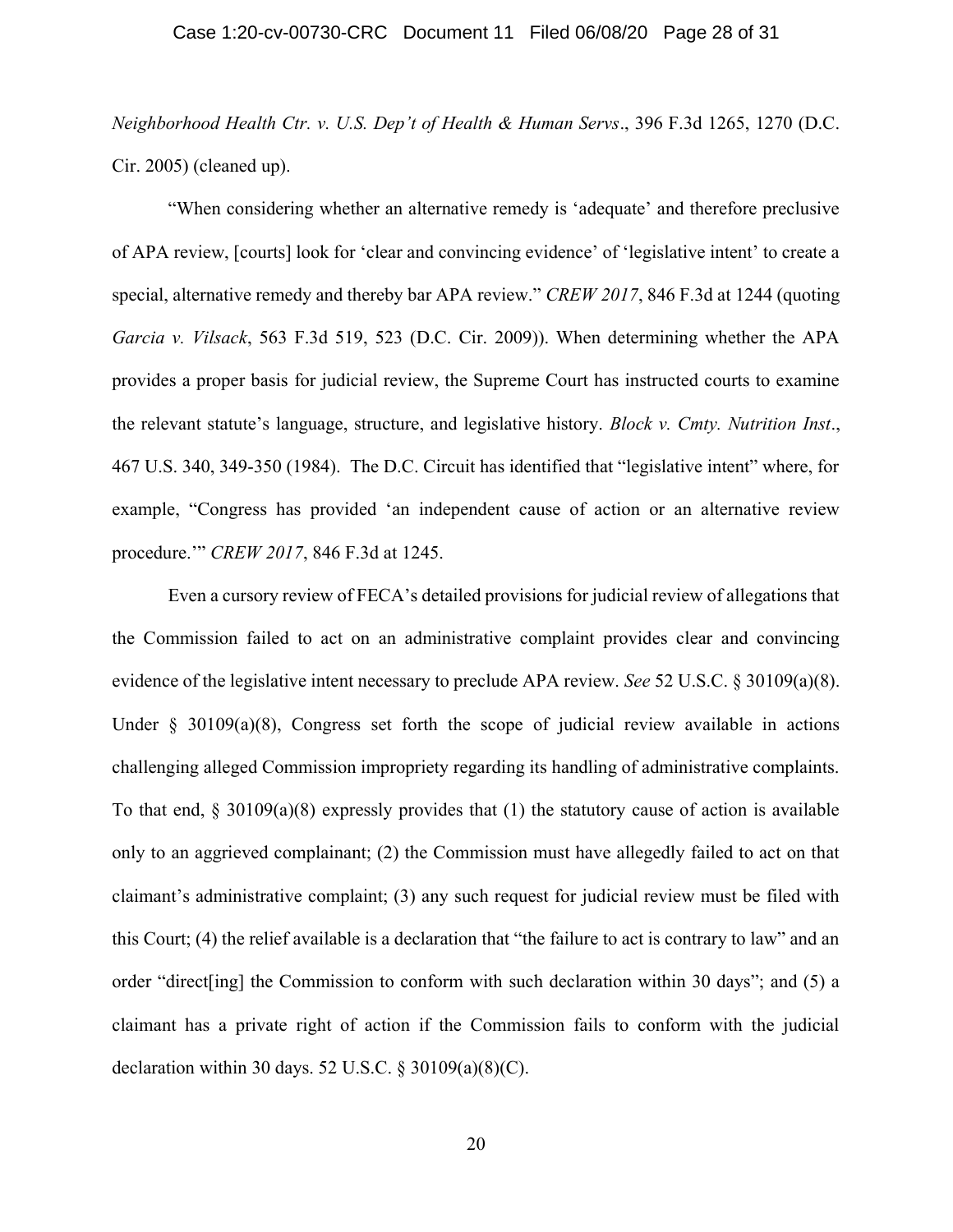## Case 1:20-cv-00730-CRC Document 11 Filed 06/08/20 Page 29 of 31

Because FECA contains explicit and detailed review provisions, there is an "adequate remedy" as the APA describes. 5 U.S.C. § 704. That means FECA's "detailed mechanism for judicial consideration of particular issues at the behest of particular persons" precludes other forms of judicial review, like APA review. *Block*, 467 U.S. at 349. Where Congress has "fashion[ed] . . . an explicit provision for judicial review" of certain agency action or failure to take action and has "limit[ed] the time to raise such a challenge," "it is 'fairly discernible' that Congress intended that particular review provision to be exclusive." Coal River Energy, LLC v. Jewell, 751 F.3d 659, 664 (D.C. Cir. 2014); accord Garcia, 563 F.3d at 523.

FECA's structure and legislative history further substantiate the congressional intent to limit the avenues of judicial review of those matters within the Commission's jurisdiction. For example, Congress expressly vested the Commission with "exclusive jurisdiction with respect to the civil enforcement" of FECA, 52 U.S.C. § 30106(b)(1), and established a procedure of judicial review that "funnels all challenges to the FEC's handling of complaints through" this Court. CREW/AAN, 164 F. Supp. 3d at 119 (citing 52 U.S.C. § 30109(a)(8)(A)). Likewise, FECA's legislative history "confirms that '[t]he delicately balanced scheme of procedures and remedies set out in [FECA] is intended to be the exclusive means for vindicating the rights and declaring the duties stated therein.'" Stockman v. FEC, 138 F.3d 144, 154 (5th Cir. 1998) (alteration in original) (quoting 120 Cong. Rec. 35,314 (1974) (remarks of Rep. Hayes, Conference Committee Chairman)).

Consistent with this analysis, this Court consistently dismisses parallel APA claims in situations like this one because such claims are precluded by FECA's exclusive judicial review procedures in § 30109(a)(8). CREW 2018, 363 F. Supp. 3d at 44 ("Undertaking judicial review under the APA would enable administrative complainants to make an end run around the scheme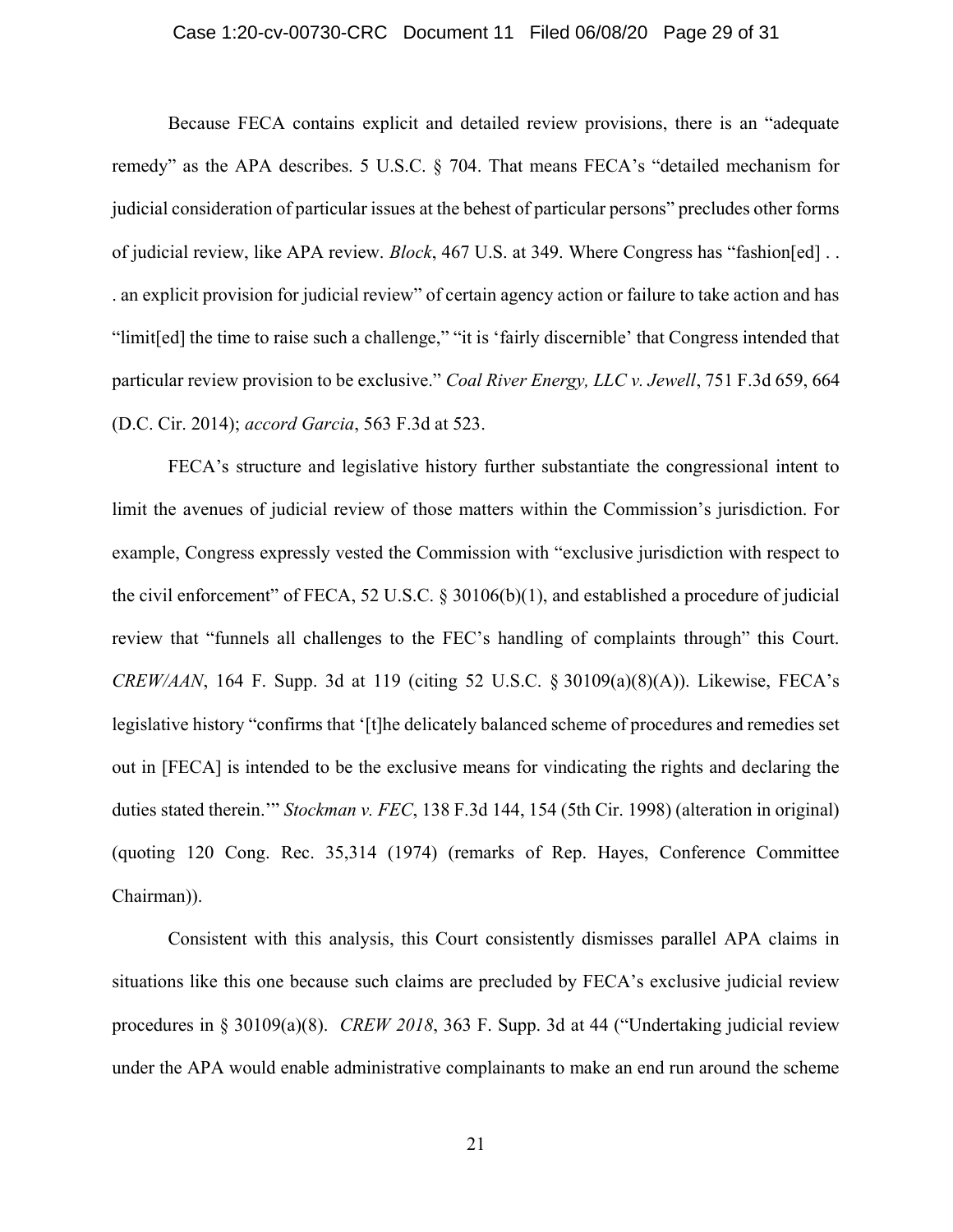## Case 1:20-cv-00730-CRC Document 11 Filed 06/08/20 Page 30 of 31

established by Congress . . . ."); CREW/Crossroads GPS, 243 F. Supp. 3d at 104 (rejecting parallel claims for relief under the APA because FECA provides an adequate remedy); CREW/AAN, 164 F. Supp. 3d at 120 ("This [section 30109(a)(8) judicial review mechanism] precludes review of FEC enforcement decisions under the APA."). In fact, this Court recently dismissed such an APA claim in a case filed by one of the Plaintiffs in this case—the Campaign Legal Center—against the Commission. Campaign Legal Ctr. v. FEC, No. 18-CV-0053 (TSC), 2020 WL 2735590 (D.D.C. May 26, 2020). There, Campaign Legal Center did not even oppose dismissal of its APA claim. *Id.* at \*2 ("CLC did not respond to [the Commission's argument that  $\S 30109(a)(8)(A)$  precludes an APA claim] in its opposition; it instead states in a footnote that '[t]o the extent the Court concludes section 30109(a)(8)(A) provides an adequate mechanism for judicial review of the FEC's failure to act, CLC does not object to the dismissal of its separate APA claim.'"). Plaintiffs' APA claim should be dismissed here, just as it was there.

In sum,  $\S$  30109(a)(8) provides the exclusive judicial review mechanism for challenging Commission enforcement decisions such as the delay alleged in this case. Accordingly, Plaintiffs' APA claim is precluded as a matter of law and must be dismissed with prejudice.

#### **CONCLUSION**

Right to Rise respectfully requests that the Court grant its motion and dismiss Plaintiffs' complaint with prejudice in its entirety for lack of subject matter jurisdiction. Alternatively, the Court should dismiss Count I, the APA claim, for failure to state a claim.

Dated: June 5, 2020 Respectfully Submitted,

DICKINSON WRIGHT PLLC

/s/ Charles R. Spies Charles R. Spies, Bar ID: 989020 Jessica G. Brouckaert\* 1825 Eye Street, N.W., Suite 900